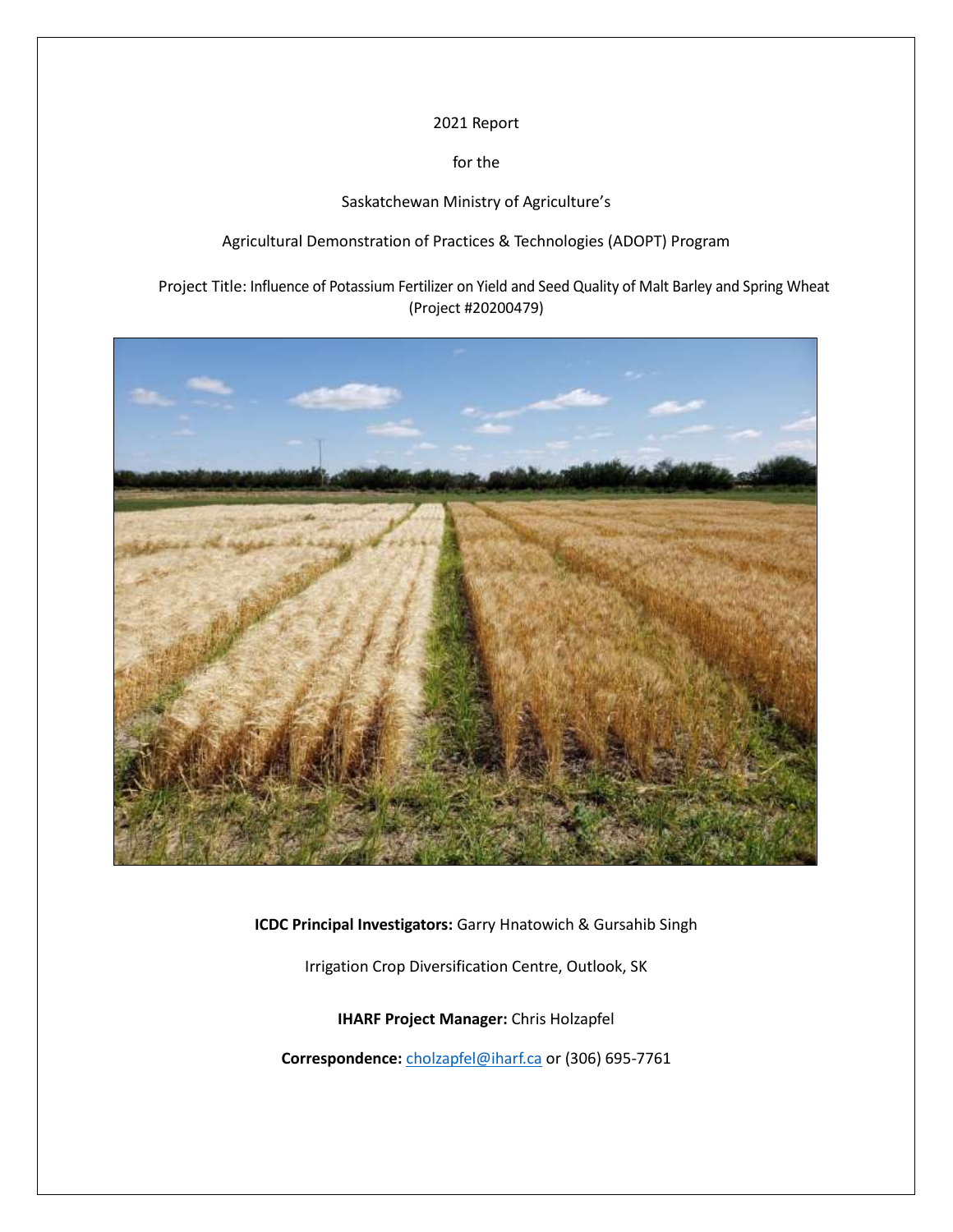#### **Project Identification**

- **1. Project Title:** Influence of Potassium Fertilizer on Yield and Seed Quality of Malt Barley and Spring Wheat
- **2. Project Number:** 20200479
- **3. Producer Group Sponsoring the Project:** Indian Head Agricultural Research Foundation (IIHARF)

#### **4. Project Location(s):**

Garry Hnatowich & Gursahib Singh, Research Directors (Principle Investigators) Irrigation Crop Diversification Corp. (ICDC) PO Box 1460, Outlook, SK S0L 2N0 Mobile: 639-317-4705; Office 306-867-5405; Email[: gursahib.icdc@sasktel.net](mailto:gursahib.icdc@sasktel.net)

Chris Holzapfel, Research Manager Indian Head Agricultural Research Foundation (IHARF) PO Box 156, Indian Head, SK, S0G 2K0 Mobile: 306-695-7761; Office: 306-695-4200; Email: [cholzapfel@iharf.ca](mailto:cholzapfel@iharf.ca)

Bryan Nybo, Manager Wheatland Conservation Area (WCA) PO Box 2015, Swift Current, SK, S9H 4M7 Phone: 306-773-4775; Email: [wcanybo@sasktel.net](mailto:wcanybo@sasktel.net)

Robin Lokken, Manager Conservation Learning Center (CLC) PO Box 1903 Stn Main, Prince Albert, SK S6V 6J9 Phone: 306-960-1834

Mike Hall, Research Coordinator East Central Research Foundation (ECRF) PO Box 1939, Yorkton, SK, S3N 3X3 Phone: 306-621-6032; Email: [m.hall@parklandcollege.sk.ca](mailto:m.hall@parklandcollege.sk.ca)

Lana Shaw, Research Manager South East Research Farm (SERF) PO Box 129, Redvers, SK, S0C 2H0 Phone: 306-452-7253; Email: [lshaw.serf@gmail.com](mailto:lshaw.serf@gmail.com)

#### **5. Project start and end dates (month & year):** March 2, 2021 – February 15, 2022

#### **6. Project contact person & contact details (IHARF):**

Chris Holzapfel, MSc, PAg Research Manager Indian Head Agricultural Research Foundation PO Box 156, Indian Head, SK, S0G 2K0 Email: [cholzapfel@iharf.ca](mailto:cholzapfel@iharf.ca) Mobile: 306-695-7761

# **7. Project objectives:**

The objectives of this project are to conduct trials with typical soil testing potassium (K) levels to:

- 1. Evaluate the effects of K fertilizer rate and placement on yield of malt barley and spring wheat;
- 2. Evaluate the influence of K fertilization on seed quality characteristics, and to;
- 3. Assess the impact of K fertilization on crop lodging.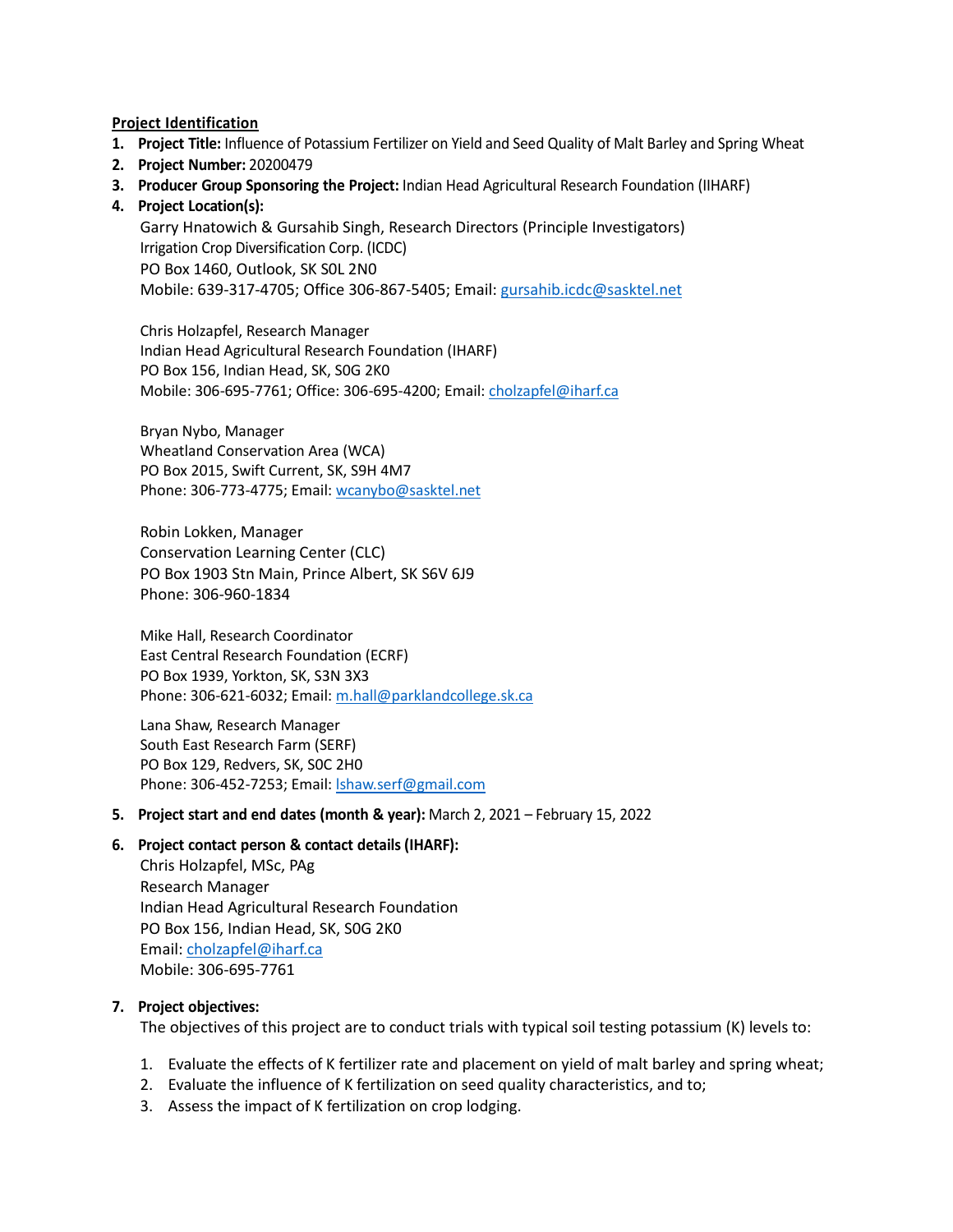# **8. Project Rationale:**

Dozens of potassium (K) fertilizer field trials have been conducted in Saskatchewan since the 1960's, however, the majority failed to provide a grain yield response. In Saskatchewan, soils tend to have abundant soil available K, and therefore its application in cereals is typically restricted to the Grey soil zone or very light textured soils. Yield responses tend to be limited when K is applied to soils deemed adequate in soil test K (Karamanos et al., 2013; Holzapfel, C, 2016). However, yield responses can and have occurred. A summary of 124 barley trials conducted by Westco from 1989 to 1998 suggested that the probability of observing a yield response in barley to seed-placed K could be expected in 2 of 5 years. In wheat (52 sites) trials the probability of observing a yield response to seed-placed K was 1 year in 5 (data summary presentation in possession of G. Hnatowich). In yield responsive trials, the influence of K fertilizer additions may have been an indirect response to disease suppression and an overall healthier plant stand. Although yield responses can be variable on typical soils in western Canada, K fertilization may affect other agronomic and market-enhancing attributes.

Vasey & Soper (1966) found that K fertilization increased the plumpness of malting barley in soils high in available K. Similarly, low levels of K fertilization elevated the percentage of plump kernels in malt barley grown on soils testing from 248 to 1060 kg K/ha in North Dakota (Zubriski et.al., 1970). As 2-row malt barley varieties require  $\geq 80\%$  plump kernels to meet grading criteria, the potential to increase plumpness with K fertilizer additions is highly desirable and would provide a direct monetary benefit to producers. There may be other agronomic factors that respond to K fertilization (i.e., higher test weight in spring wheat) that could benefit producers and increase the profitability of either malt barley or spring wheat.

Lodging is a concern for high yielding varieties, particularly under irrigation. Lodging reduces yield, influences seed quality, and can create logistical challenges at harvest. Increased stem strength and enhanced lodging resistance is attributed to sufficient K availability (Yuan et. al., 2010). However, McKenzie et. al. (2005) conducted field trials in southern Alberta and failed to relate barley lodging resistance to K fertilization as lodging only occurred at one of fourteen sites over a three-year period. In high yielding or irrigated environments where lodging is more prevalent, additional K fertilizer supplementation might be beneficial.

# **9. Methodology:**

Small plot trials were established at Indian Head (IHARF), Yorkton (ECRF), Redvers (SERF), Prince Albert (CLC), Swift Current (WCA) and Outlook (ICDC). Seven potassium (K) fertilizer treatments were established in a Randomized Complete Block Design with four replications. Both spring wheat and malt barley were evaluated as separate and individual trials. Plot size varied in accordance to seeding equipment at each site. Wheat variety selection was on a site-by-site preference to a regionally suitable variety. However, AAC Synergy or CDC Churchill were specified as preferred, high yielding malt varieties. K fertilizer rates and positional placement were:

- 1. 0 kg  $K_2O/ha$  seed placed
- 2. 10 kg  $K_2O/ha$  seed placed
- 3. 20 kg  $K_2O/ha$  seed placed
- 4. 30 kg  $K<sub>2</sub>O/ha$  seed placed
- 5. 10 kg  $K_2O/ha$  side banded
- 6. 20 kg  $K<sub>2</sub>O/ha$  side banded
- 7. 30 kg  $K<sub>2</sub>O/ha$  side banded
- 8. 20 kg K<sub>2</sub>O/ha seed placed + 40 kg K<sub>2</sub>O/ha side banded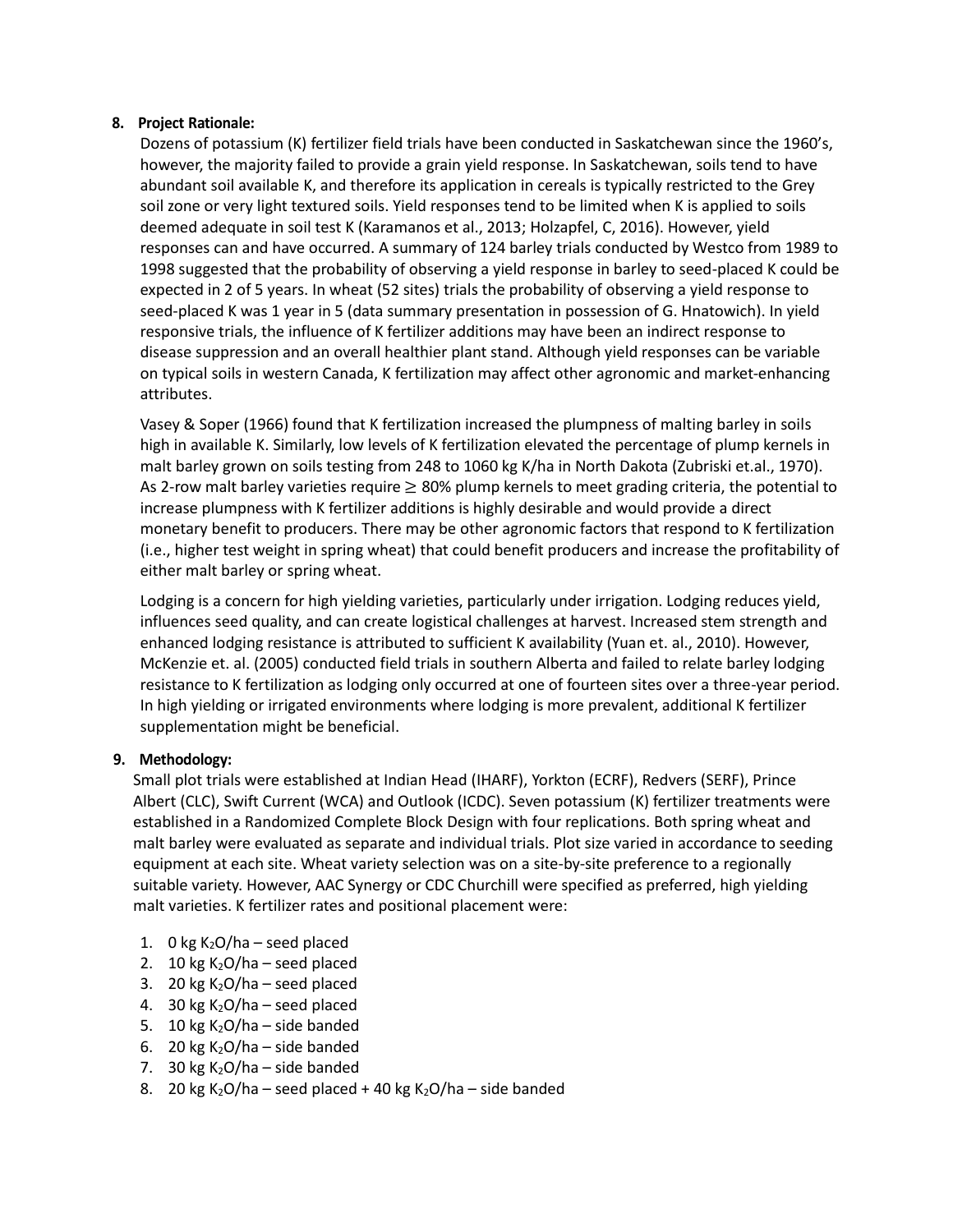Prior to seeding all sites obtained soil samples for nutrient analyses. Samples were sampled and submitted to Western Ag according to their sampling and shipping protocols for ion exchange resin membrane available K. Additionally, sites also obtained a conventional soil test as per standard testing procedures at each AgriArm location. Conventional soil testing measured ammonium acetate exchangeable K. As wheat and barley trials were adjacent, a single composite soil sample was obtained from the trialing area. Soil test results and recommendations are shown in Table 1. In general, Cropcaster recommendations were higher than conventional soil test procedures in the study. Operational dates and inputs applied at each site are shown in Table 2.

|              |                   | <b>Western Ag PRS Cropcaster</b> |                             | <b>Agvise</b>         |
|--------------|-------------------|----------------------------------|-----------------------------|-----------------------|
| <b>Trial</b> | Soil $K_2O$ kg/ha | Fertilizer K <sub>2</sub> O      | Soil K <sub>2</sub> O kg/ha | <b>Fertilizer K2O</b> |
| Location     |                   | <b>Recommendation</b>            |                             | Recommendation        |
|              |                   | kg/ha                            |                             | kg/ha                 |
| <b>ICDC</b>  | 106.4             | 0                                | 426                         | 11                    |
| <b>ECRF</b>  | 58.2              | 29                               | 764                         | 11                    |
| <b>SERF</b>  | 29.8 Wheat        | 40 Wheat                         | 364 Wheat                   | Not provided          |
|              | 27.2 Barley       | 35 Barley                        | 312 Barley                  |                       |
| <b>IHARF</b> | 26.9              | 56                               | 1316                        | 11                    |
| <b>WCA</b>   | 260.3             | 0                                | 834                         | 11                    |
| <b>CLC</b>   | 121.2             | 28 Wheat,                        | 490                         | 10                    |
|              |                   | 67 Barley                        |                             |                       |

|  |  | Table 1. Soil analysis results, 2021 |  |  |
|--|--|--------------------------------------|--|--|
|--|--|--------------------------------------|--|--|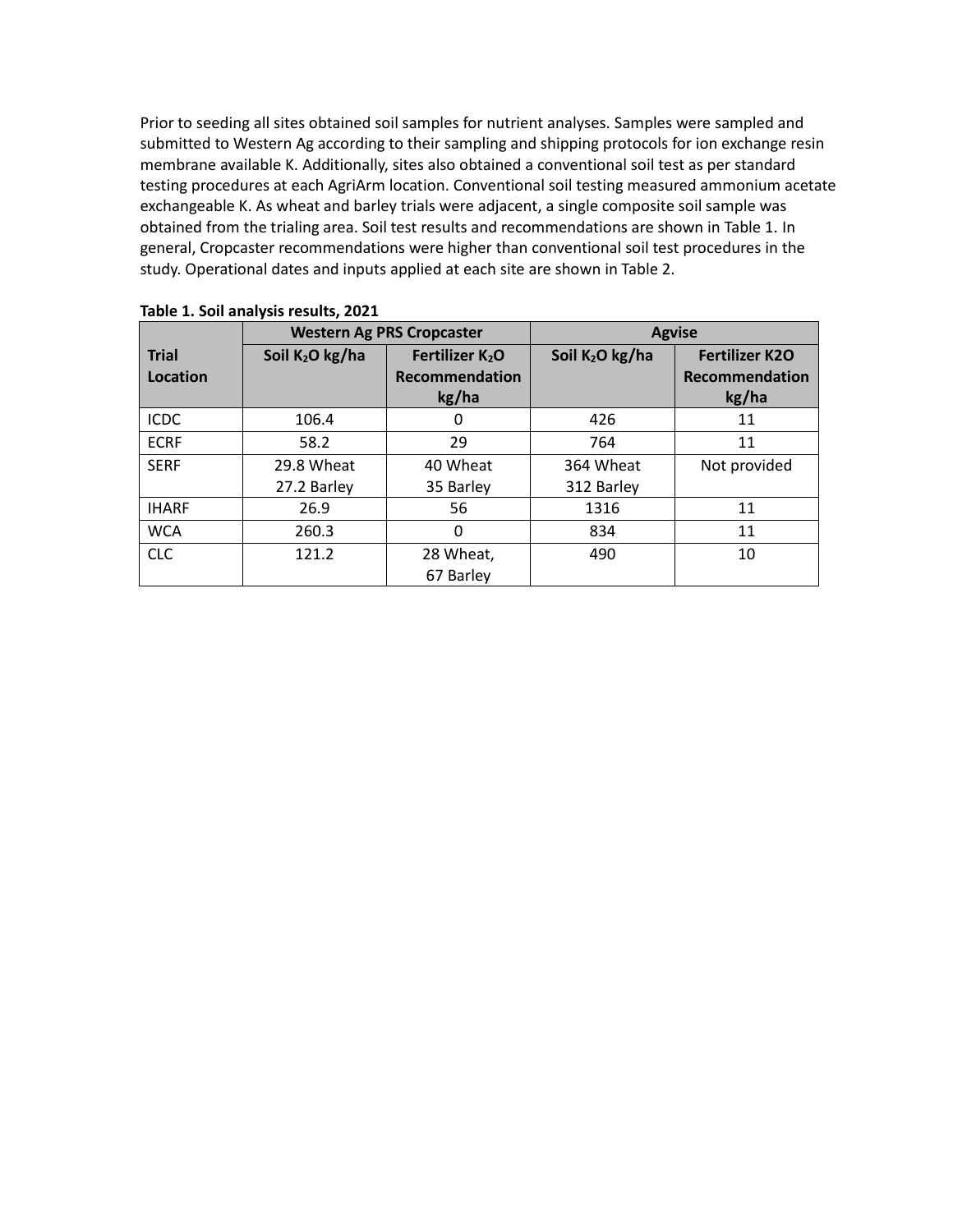|                      | Location                                                                              |                                                                               |                                                                        |                                                                                                           |                                                        |                                                                                |  |
|----------------------|---------------------------------------------------------------------------------------|-------------------------------------------------------------------------------|------------------------------------------------------------------------|-----------------------------------------------------------------------------------------------------------|--------------------------------------------------------|--------------------------------------------------------------------------------|--|
| Activity             | <b>ICDC</b>                                                                           | <b>ECRF</b>                                                                   | <b>SERF</b>                                                            | <b>IHARF</b>                                                                                              | <b>WCA</b>                                             | <b>CLC</b>                                                                     |  |
| Pre-seed             | May 7                                                                                 | none                                                                          |                                                                        | <b>May 11</b>                                                                                             | May 3                                                  | none                                                                           |  |
| Herbicide            | glyphosate                                                                            |                                                                               |                                                                        | glyphosate                                                                                                | glyphosate                                             |                                                                                |  |
| Variety              | Wheat $-$<br><b>AAC</b><br>Wheatland<br><b>VB</b><br>Barley $-$<br><b>AAC Synergy</b> | Wheat $-$<br><b>AAC</b><br><b>Brandon</b><br>Barley $-$<br><b>AAC Synergy</b> | Wheat $-$<br><b>AAC</b><br><b>Brandon</b><br>Barley-<br>AAC<br>Connect | Wheat $-$<br><b>CDC Alida</b><br><b>VB</b><br>Barley $-$<br><b>AAC Synergy</b>                            | Wheat -<br>Adamant<br>Barley $-$<br><b>AAC Synergy</b> | Wheat $-$<br><b>AAC</b><br>Cameron VB<br>Barley $-$<br><b>CDC</b><br>Churchill |  |
| Seeding              | May 14                                                                                | Wheat $-$<br>May 7<br>Barley-<br>May 13                                       | May 6                                                                  | May 6                                                                                                     | May 11                                                 | May 27                                                                         |  |
| N-P-S (kg            | Wheat                                                                                 | Wheat                                                                         | Wheat                                                                  | <b>Wheat 145-</b>                                                                                         | <b>Wheat 133-</b>                                      | Wheat                                                                          |  |
| nutrient/ha          | 135-25-0                                                                              | 125-30-0                                                                      | $65 - 25 - 0$                                                          | $40 - 0$                                                                                                  | $30 - 0$                                               | 126-39-0                                                                       |  |
| ) Fertilizer         | Barley                                                                                | <b>Barley</b>                                                                 | Barley                                                                 | <b>Barley</b>                                                                                             | <b>Barley</b>                                          | <b>Barley</b>                                                                  |  |
|                      | 135-25-0                                                                              | 100-30-0                                                                      | $65 - 25 - 0$                                                          | 125-40-0                                                                                                  | 105-30-0                                               | 98-45-0                                                                        |  |
| In-crop<br>Herbicide | June 18<br><b>Buctril M</b><br>/Simplicity                                            | June 7<br>Prestige<br>June 16<br>Axial                                        |                                                                        | Wheat June<br>$\overline{7}$<br>Prestige/Sim<br>plicity<br><b>Barley June</b><br>16<br>Prestige<br>/Axial | June 7<br>Buctril M /<br>Achieve                       | June 15<br>Dyvel                                                               |  |
| In-crop<br>Fungicide | none                                                                                  | Wheat July<br>9 Prosaro<br><b>XTR</b><br><b>Barley June</b><br>28 Trivepro    | none                                                                   | Wheat July<br>6 Prosaro<br><b>XTR</b><br>Barley July 1<br>Trivepro                                        | none                                                   | July 13<br>Folicur                                                             |  |
|                      |                                                                                       | Wheat $-$                                                                     | $Wheat -$                                                              | $Wheat -$                                                                                                 | Wheat $-$                                              | $Wheat -$                                                                      |  |
| Harvest              |                                                                                       | Aug 13                                                                        | Aug 14                                                                 | Aug 30                                                                                                    | Aug 31                                                 | Sept 22                                                                        |  |
|                      | Aug 26                                                                                | Barley-                                                                       | Barley-                                                                | Barley-                                                                                                   | Barley-                                                | Barley $-$                                                                     |  |
|                      |                                                                                       | Aug 27                                                                        | Aug 10                                                                 | Aug 15                                                                                                    | Aug 30                                                 | Sept 9                                                                         |  |

**Table 2. Operational dates and inputs used in wheat/barley, 2021**.

# **10. Results**

# *Growing Season Weather*

Mean monthly temperatures and precipitation amounts for 6 locations are listed in Tables 3 and 4. The 2021 growing season was a historic event with temperatures higher than long-term averages and seasonal precipitation much below typical precipitation levels at most locations. The Outlook site received only 49.6% of historic precipitation but was irrigated. Irrigation applied at Outlook consisted of 15 mm in May, 110 mm in June, 110 mm in July and no applications in August, total irrigation applied was 235 mm. All other remaining trial locations were dryland production and adversely influenced by heat and or drought, particularly at Yorkton, Swift Current and Prince Albert where only 54%, 75% and 73% historic precipitation was received, respectively. Indian Head and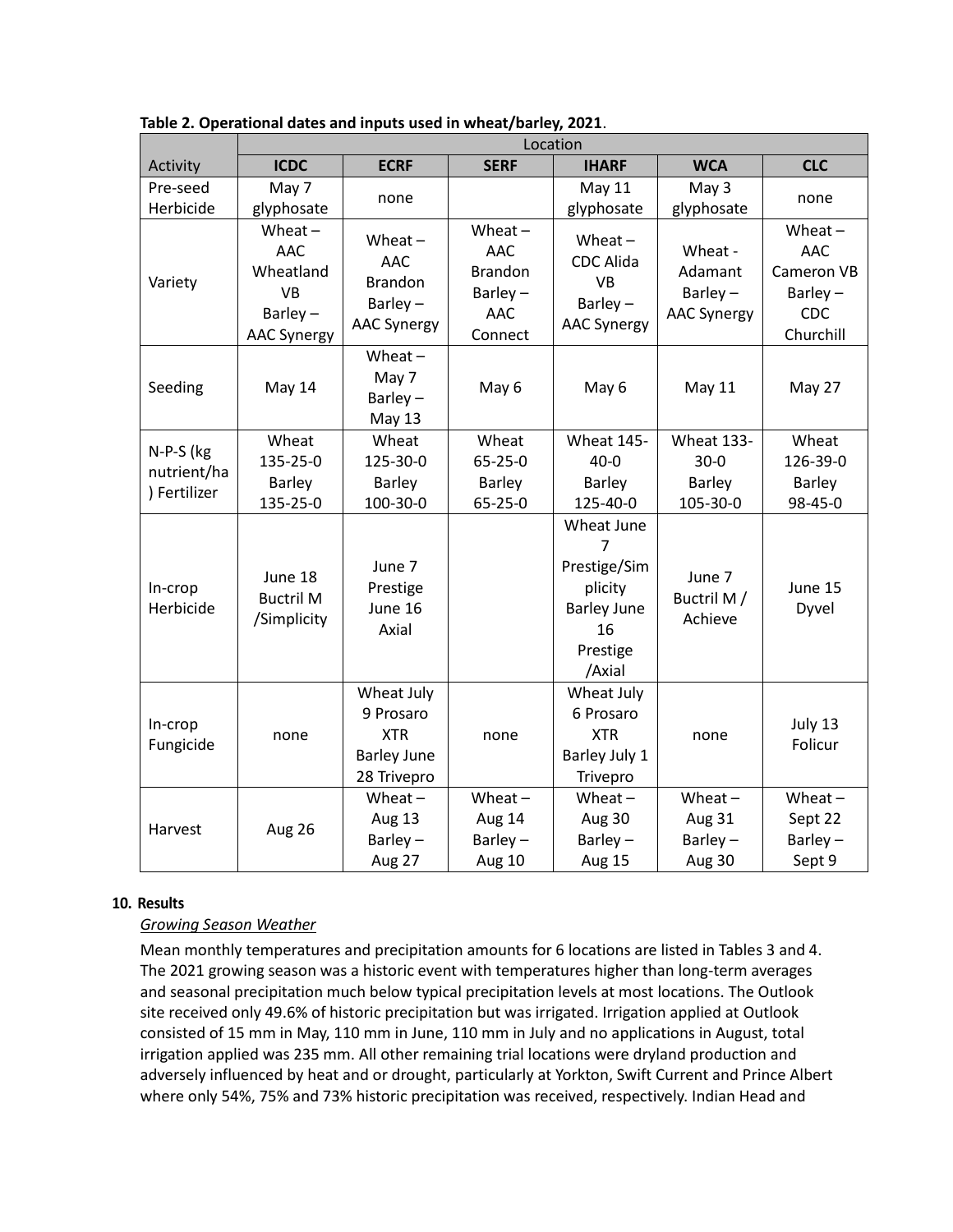Redvers received precipitation close to long-term averages.

| Location                    | Year      | May  | June | July | August                                                                | Avg./<br><b>Total</b> |
|-----------------------------|-----------|------|------|------|-----------------------------------------------------------------------|-----------------------|
|                             |           |      |      |      | ----------------------------Mean Temperature (°C) ------------------- |                       |
| <b>ICDC Outlook</b>         | 2021      | 10.1 | 18.8 | 21.6 | 17.9                                                                  | 17.1                  |
|                             | Long-term | 11.3 | 16.0 | 18.6 | 17.8                                                                  | 15.9                  |
| <b>ECRF Yorkton</b>         | 2021      | 8.9  | 19.1 | 21.0 | 17.3                                                                  | 16.5                  |
|                             | Long-term | 10.4 | 15.5 | 17.9 | 17.1                                                                  | 15.2                  |
| <b>SERF Redvers</b>         | 2021      | 10.0 | 18.7 | 20.8 | 17.5                                                                  | 16.8                  |
|                             | Long-term | 11.1 | 16.2 | 18.7 | 18.0                                                                  | 16.0                  |
| <b>IHARF Indian</b><br>Head | 2021      | 9.0  | 17.7 | 20.3 | 17.1                                                                  | 16.0                  |
|                             | Long-term | 10.8 | 15.8 | 18.2 | 17.4                                                                  | 15.6                  |
| <b>WCA Swift</b><br>Current | 2021      | 9.5  | 18.4 | 21.7 | 18.0                                                                  | 16.9                  |
|                             | Long-term | 10.9 | 15.3 | 18.2 | 17.6                                                                  | 15.5                  |
| <b>CLC Prince</b><br>Albert | 2021      | 10.1 | 18.3 | 20.3 | 17.0                                                                  | 16.4                  |
|                             | Long-term | 11.4 | 15.9 | 18.5 | 17.1                                                                  | 15.7                  |

**Table 3. Mean monthly temperatures at sites for 2021 compared to long-term (30 years) averages.**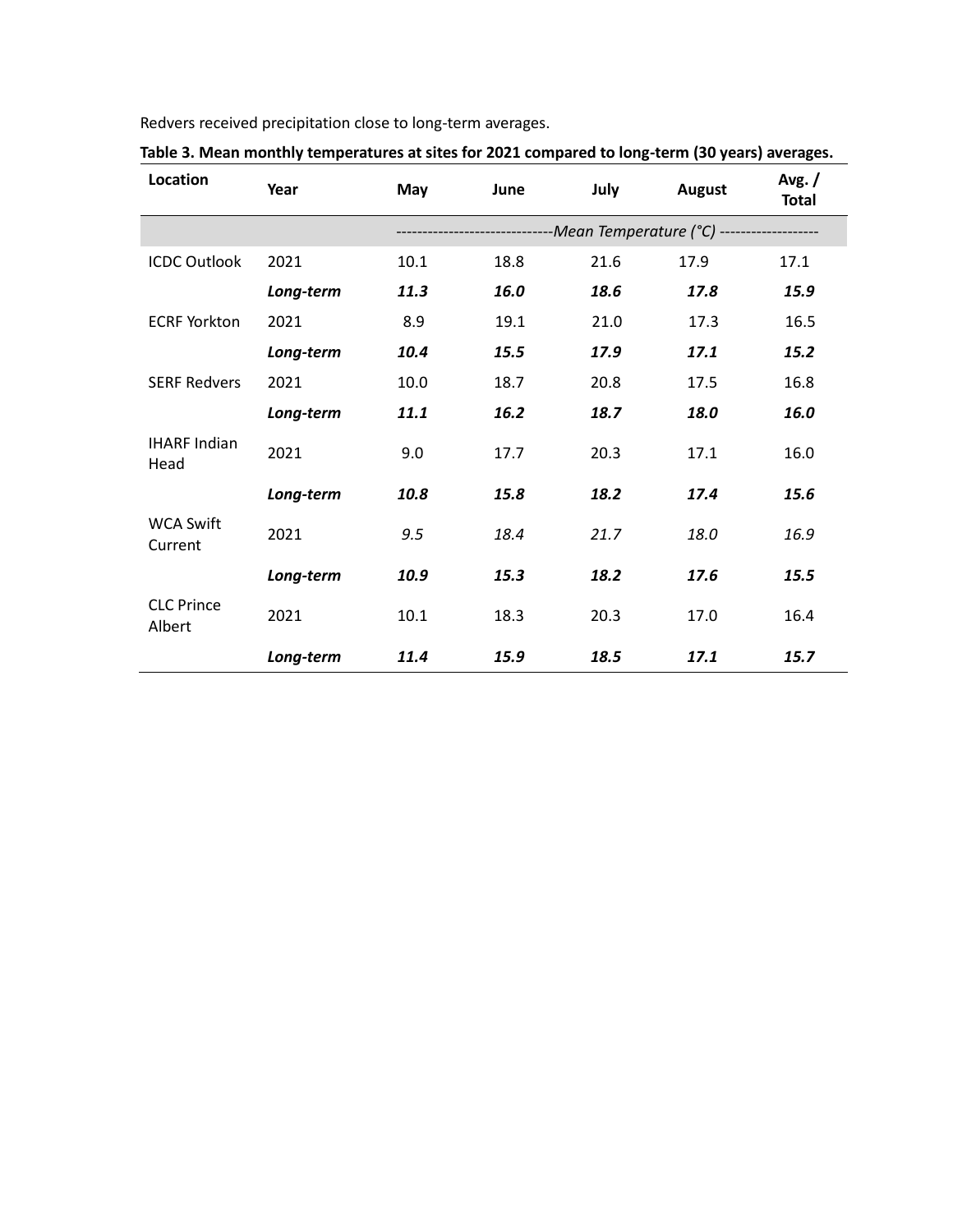| Location                       | Year      | May  | June | July | <b>August</b>                                            | Avg./<br><b>Total</b> |
|--------------------------------|-----------|------|------|------|----------------------------------------------------------|-----------------------|
|                                |           |      |      |      | --------------- Precipitation (mm) --------------------- |                       |
| <b>ICDC Outlook</b>            | 2021      | 44.5 | 10.3 | 13.8 | 37.7                                                     | 106.3                 |
|                                | Long-term | 43.2 | 69.3 | 57.6 | 44.2                                                     | 214.3                 |
| <b>ECRF Yorkton</b>            | 2021      | 24.6 | 18.1 | 35.2 | 69.7                                                     | 147.6                 |
|                                | Long-term | 51   | 80   | 78   | 62                                                       | 272                   |
| <b>SERF Redvers</b>            | 2021      | 41.4 | 95.2 | 38.4 | 72.1                                                     | 247                   |
|                                | Long-term | 60.0 | 95.2 | 65.5 | 46.6                                                     | 267                   |
| <b>IHARF</b><br>Indian<br>Head | 2021      | 81.6 | 62.9 | 51.2 | 99.4                                                     | 295.1                 |
|                                | Long-term | 51.7 | 77.4 | 63.8 | 51.2                                                     | 244.1                 |
| <b>WCA Swift</b><br>Current    | 2021      | 35.0 | 29.6 | 38.9 | 55.8                                                     | 159.3                 |
|                                | Long-term | 44.1 | 74.5 | 51.9 | 43.2                                                     | 213.7                 |
| <b>CLC Prince</b><br>Albert    | 2021      | 29.8 | 84.0 | 9.6  | 57.0                                                     | 180.4                 |
|                                | Long-term | 40.4 | 79.6 | 84.6 | 42.9                                                     | 247.5                 |

**Table 4. Precipitation received at sites during 2021 compared to long-term (30 years) averages.**

# Wheat Results

Results gathered for wheat seed yield, quality and other agronomic characteristics from all trial locations are shown in Tables 1 through 7. Potassium fertilization had little or no effect in wheat under the trial conditions. Results from the ECRF and WCA sites had higher than acceptable coefficients of variation with respect to yield. At both locations the high degree of variability within grain yield was attributed to drought conditions. Seed yield at the remaining four trial locations, while acceptable with respect to statistical analysis, where lower than might "normally" be expected. For example, under irrigation at ICDC average yield was 4412 kg/ha (65.6 bu/ac) where expected yields on this field are typically in the 6000-6200 kg/ha range (89.2-92.2 bu/ac) range. Therefore, although irrigated, the adverse environmental conditions experienced unquestionably had a negative influence on wheat growth and development. This probably may also apply to all dryland locations. Therefore, it is not possible to determine if spring wheat is nonresponsive to K fertilizer additions or if the absence of response is due to environmental conditions.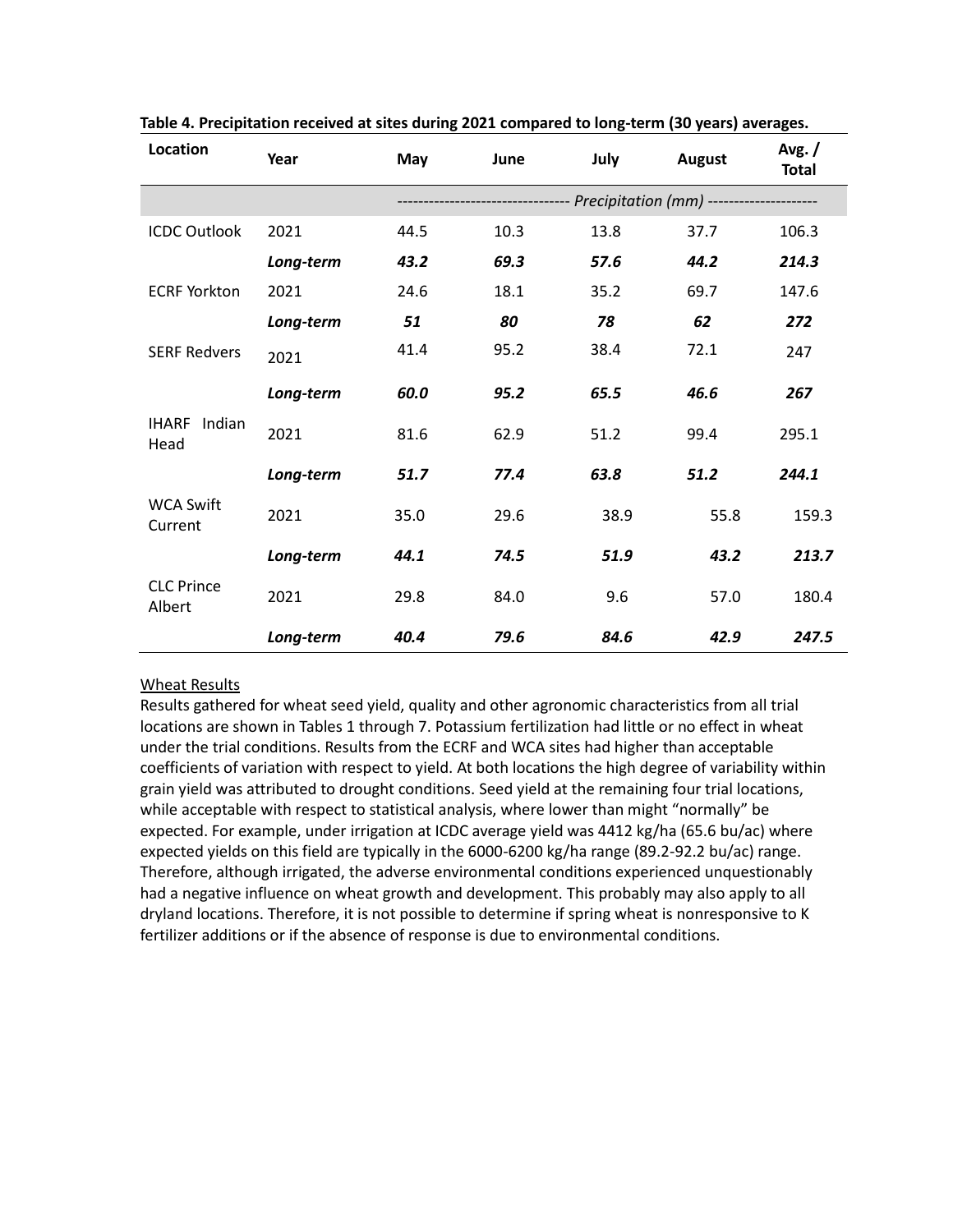| <b>K Placement &amp;</b> |                  |             |             |             |              |            |            |  |
|--------------------------|------------------|-------------|-------------|-------------|--------------|------------|------------|--|
| Rate (kg/ha)             |                  | Yield kg/ha |             |             |              |            |            |  |
| <b>Seed</b>              | <b>Side band</b> | <b>ICDC</b> | <b>ECRF</b> | <b>SERF</b> | <b>IHARF</b> | <b>WCA</b> | <b>CLC</b> |  |
| Control - 0              |                  | 4436 a      | 3822 a      | 3795 a      | 3965 a       | 1414 a     | 3715 a     |  |
| 10                       |                  | 4409 a      | 3735 a      | 3578 a      | 3905 a       | 1431 a     | 3246 a     |  |
| 20                       |                  | 4325 a      | 3312 a      | 3714a       | 3910 a       | 1428 a     | 3559 a     |  |
| 30                       |                  | 4344 a      | 3398 a      | 3847 a      | 3956 a       | 1311 a     | 3405 a     |  |
|                          | 10               | 4413 a      | 3029 a      | 3313 a      | 3917 a       | 1429 a     | 3239 a     |  |
|                          | 20               | 4362 a      | 3087 a      | 3679 a      | 3931 a       | 1520 a     | 3449 a     |  |
|                          | 30               | 4522 a      | 2985 a      | 3438 a      | 3949 a       | 1603 a     | 3425 a     |  |
| 20                       | 40               | 4489 a      | 3049 a      | 3789 a      | 3882 a       | 1543 a     | 3545 a     |  |
|                          | LSD (0.05)       | NS.         | NS.         | NS.         | NS.          | NS.        | NS.        |  |
|                          | CV (%)           | 5.2         | 21.7        | 7.7         | 1.9          | 15.6       | 13.5       |  |

**Table 1. Wheat Grain Yield Response to Fertilizer K Applications. Different letters indicated significant differences between treatments (ANOVA,** *P* **≤ 0.05).**

**Table 2. Wheat Grain Protein Response to Fertilizer K Applications. Different letters indicated significant differences between treatments (ANOVA,** *P* **≤ 0.05).**

| <b>K Placement &amp;</b> |                  |                  |             |             |              |            |            |  |
|--------------------------|------------------|------------------|-------------|-------------|--------------|------------|------------|--|
| Rate (kg/ha)             |                  | <b>Protein %</b> |             |             |              |            |            |  |
| <b>Seed</b>              | <b>Side band</b> | <b>ICDC</b>      | <b>ECRF</b> | <b>SERF</b> | <b>IHARF</b> | <b>WCA</b> | <b>CLC</b> |  |
| Control - 0              |                  | 10.7a            | 15.9a       | 14.1a       | $15.03$ ab   | 17.3a      | <b>ND</b>  |  |
| 10                       |                  | 10.8a            | 16.1a       | 14.6 a      | 15.05a       | 17.2a      | <b>ND</b>  |  |
| 20                       |                  | 10.6a            | 16.4a       | 14.3 a      | 14.85 cd     | 17.1a      | <b>ND</b>  |  |
| 30                       |                  | 10.8a            | 16.1a       | 14.6 a      | 14.95 abc    | 17.1a      | <b>ND</b>  |  |
|                          | 10               | 10.8a            | 16.4a       | 14.8a       | 14.93 abc    | 17.3a      | <b>ND</b>  |  |
|                          | 20               | 10.6a            | 16.4a       | 14.4a       | 14.75 de     | 17.1a      | <b>ND</b>  |  |
|                          | 30               | 10.9a            | 16.6a       | 15.2a       | 14.90 bc     | 17.0a      | <b>ND</b>  |  |
| 20                       | 40               | 10.5a            | 16.5a       | 14.6a       | 14.70 e      | 17.3a      | ND.        |  |
|                          | LSD (0.05)       | <b>NS</b>        | <b>NS</b>   | <b>NS</b>   | 0.15         | <b>NS</b>  |            |  |
|                          | CV (%)           | 4.4              | 2.8         | 4.5         | 0.7          | 1.2        |            |  |

NS = not significant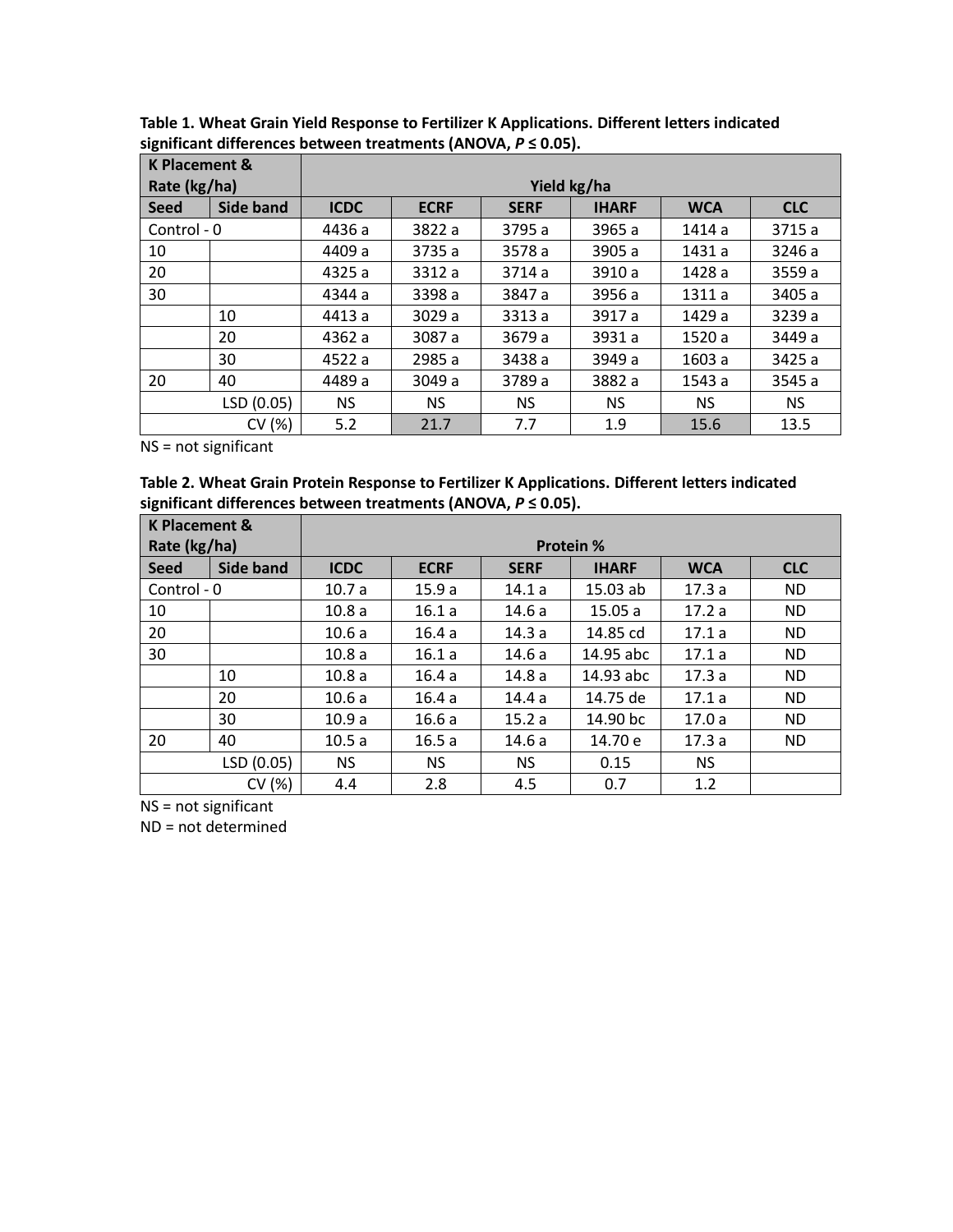| <b>K Placement &amp;</b> |                  |                     |             |             |              |            |            |
|--------------------------|------------------|---------------------|-------------|-------------|--------------|------------|------------|
| Rate (kg/ha)             |                  | Test Weight (kg/hL) |             |             |              |            |            |
| <b>Seed</b>              | <b>Side band</b> | <b>ICDC</b>         | <b>ECRF</b> | <b>SERF</b> | <b>IHARF</b> | <b>WCA</b> | <b>CLC</b> |
| Control - 0              |                  | 78.5 a              | 78.6 a      | 81.0a       | 78.1 a       | 77.9 a     | 74.9 a     |
| 10                       |                  | 78.3 a              | 78.5 a      | 81.0a       | 78.3 a       | 78.6 a     | 75.4 a     |
| 20                       |                  | 78.5 a              | 77.6 a      | 81.4a       | 78.3 a       | 78.0 a     | 75.6 a     |
| 30                       |                  | 78.9 a              | 78.7 a      | 81.4a       | 78.3 a       | 78.0 a     | 75.5a      |
|                          | 10               | 78.4 a              | 78.5 a      | 81.5a       | 78.3 a       | 78.0 a     | 75.4 a     |
|                          | 20               | 78.0 a              | 77.9 a      | 81.8a       | 77.9 a       | 78.5 a     | 75.3a      |
|                          | 30               | 77.9 a              | 77.6 a      | 81.5a       | 78.2 a       | 78.2 a     | 75.2a      |
| 20                       | 40               | 78.2 a              | 78.4 a      | 81.9a       | 78.2 a       | 77.5a      | 76.0 a     |
|                          | LSD (0.05)       | NS.                 | <b>NS</b>   | NS.         | NS.          | NS.        | <b>NS</b>  |
|                          | CV (%)           | 0.8                 | 1.1         | 0.8         | 0.4          | 0.9        | 1.0        |

**Table 3. Wheat Grain Test Weight Response to Fertilizer K Applications. Different letters indicated significant differences between treatments (ANOVA,** *P* **≤ 0.05).**

**Table 4. Wheat Seed Weight Response to Fertilizer K Applications. Different letters indicated significant differences between treatments (ANOVA,** *P* **≤ 0.05).**

| <b>K Placement &amp;</b> |                  |                          |             |             |              |           |            |  |
|--------------------------|------------------|--------------------------|-------------|-------------|--------------|-----------|------------|--|
| Rate (kg/ha)             |                  | <b>Seed Weight (TKW)</b> |             |             |              |           |            |  |
| <b>Seed</b>              | <b>Side band</b> | <b>ICDC</b>              | <b>ECRF</b> | <b>SERF</b> | <b>IHARF</b> | WCA*      | <b>CLC</b> |  |
| Control - 0              |                  | 37.2a                    | 34.4a       | 33.3a       | 35.1a        | 27.38 c   | 31.0a      |  |
| 10                       |                  | 37.5a                    | 31.6a       | 32.4a       | 35.4a        | 29.38 a   | 32.4a      |  |
| 20                       |                  | 37.6 a                   | 32.7a       | 32.8a       | 35.1a        | 27.70 bc  | 31.6a      |  |
| 30                       |                  | 37.7a                    | 33.8a       | 33.9 a      | 35.6a        | 27.93 abc | 30.9a      |  |
|                          | 10               | 38.1a                    | 33.2a       | 32.3a       | 35.2a        | 27.45 c   | 31.3a      |  |
|                          | 20               | 37.9a                    | 32.1a       | 33.8a       | 35.7a        | 29.03 ab  | 31.0a      |  |
|                          | 30               | 37.2a                    | 31.6a       | 33.4a       | 34.8 a       | 28.45 abc | 31.3a      |  |
| 20                       | 40               | 37.7 a                   | 33.7a       | 33.6a       | 34.1a        | 27.53 bc  | 32.7a      |  |
|                          | LSD (0.05)       | <b>NS</b>                | <b>NS</b>   | <b>NS</b>   | <b>NS</b>    | 1.55      | <b>NS</b>  |  |
|                          | CV (%)           | 2.4                      | 4.7         | 3.9         | 2.7          | 3.8       | 4.2        |  |

 $* =$  significant at P<0.10

NS = not significant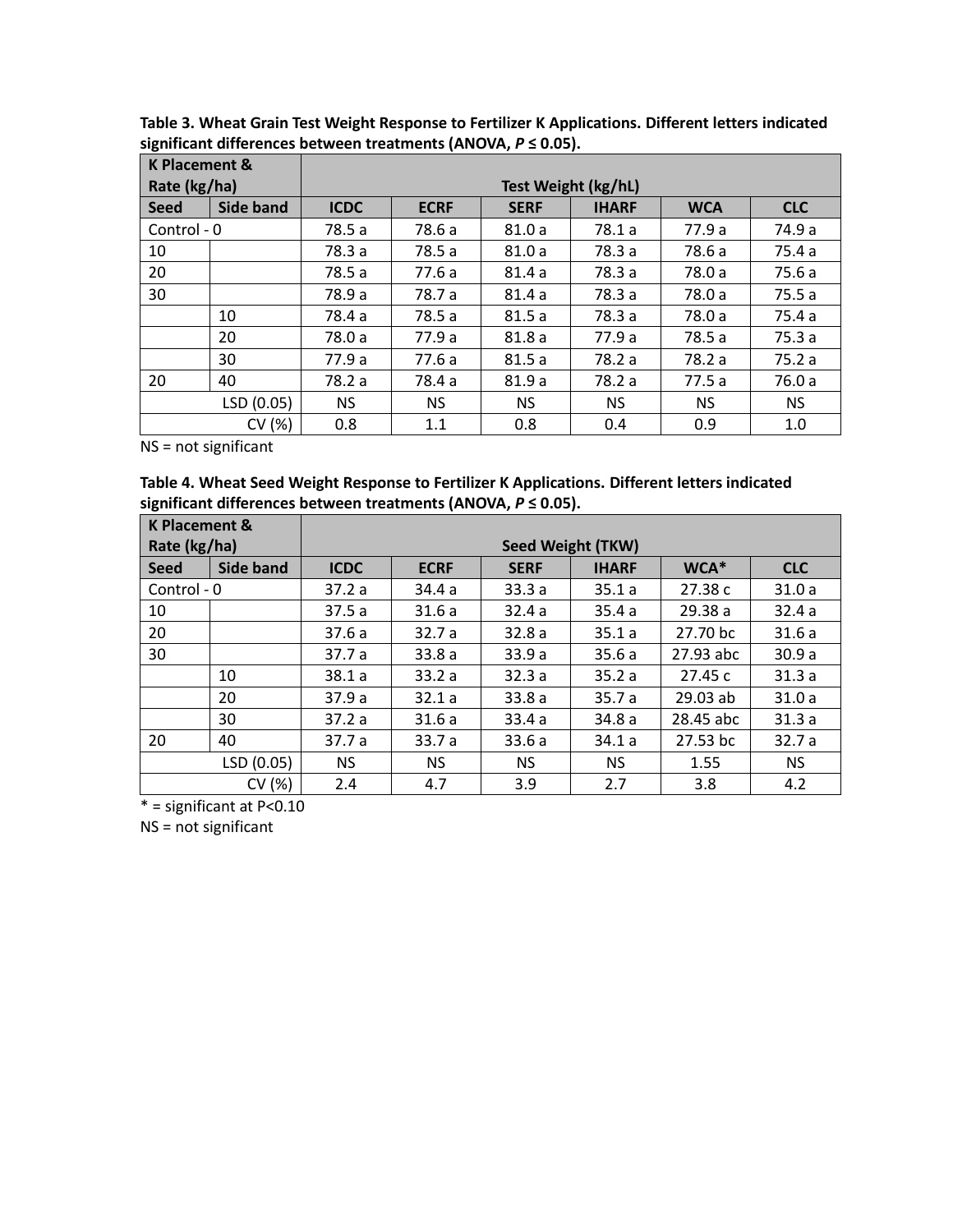| <b>K Placement &amp;</b> |                  |                          |             |             |                   |            |            |
|--------------------------|------------------|--------------------------|-------------|-------------|-------------------|------------|------------|
| Rate (kg/ha)             |                  | <b>Days to Mature</b>    |             |             |                   |            |            |
| <b>Seed</b>              | <b>Side band</b> | <b>ICDC</b>              | <b>ECRF</b> | <b>SERF</b> | <b>IHARF</b>      | <b>WCA</b> | <b>CLC</b> |
| Control - 0              |                  | 94 a                     | 88 a        | 87 a        | 93.0 <sub>b</sub> | 87 a       | <b>ND</b>  |
| 10                       |                  | 94 a                     | 88 a        | 88 a        | 93.3 ab           | 86 a       | <b>ND</b>  |
| 20                       |                  | 94 a                     | 87 a        | 88 a        | 93.0 <sub>b</sub> | 86 a       | <b>ND</b>  |
| 30                       |                  | 94 a                     | 88 a        | 88 a        | 93.4a             | 87 a       | <b>ND</b>  |
|                          | 10               | 94 a                     | 87 a        | 87 a        | 93.3 ab           | 87 a       | <b>ND</b>  |
|                          | 20               | 94 a                     | 87 a        | 88 a        | 93.0 <sub>b</sub> | 86 a       | <b>ND</b>  |
|                          | 30               | 94 a                     | 86 a        | 86 a        | 93.1ab            | 88 a       | <b>ND</b>  |
| 20                       | 40               | 94 a                     | 88 a        | 88 a        | 93.0 b            | 87 a       | <b>ND</b>  |
|                          | LSD (0.05)       | <b>NS</b>                | <b>NS</b>   | <b>NS</b>   | 0.27              | <b>NS</b>  |            |
|                          | CV (%)           | $\overline{\phantom{a}}$ | 1.4         | 1.3         | 0.2               | 1.2        |            |

**Table 5. Wheat Days to Maturity Response to Fertilizer K Applications. Different letters indicated significant differences between treatments (ANOVA,** *P* **≤ 0.05).**

ND = not determined

| Table 6. Wheat Plant Height Response to Fertilizer K Applications. Different letters indicated |
|------------------------------------------------------------------------------------------------|
| significant differences between treatments (ANOVA, $P \le 0.05$ ).                             |

| <b>K Placement &amp;</b> |                                          |             |             |             |              |            |            |
|--------------------------|------------------------------------------|-------------|-------------|-------------|--------------|------------|------------|
|                          | Rate (kg/ha)<br><b>Plant Height (cm)</b> |             |             |             |              |            |            |
| <b>Seed</b>              | <b>Side band</b>                         | <b>ICDC</b> | <b>ECRF</b> | <b>SERF</b> | <b>IHARF</b> | <b>WCA</b> | <b>CLC</b> |
| Control - 0              |                                          | 79 a        | 71 a        | 76 a        | 77 a         | 46 a       | <b>ND</b>  |
| 10                       |                                          | 79 a        | 71 a        | 79 a        | 76 a         | 44 a       | <b>ND</b>  |
| 20                       |                                          | 79 a        | 71 a        | 73 a        | 75 a         | 48 a       | <b>ND</b>  |
| 30                       |                                          | 79 a        | 70 a        | 77 a        | 77 a         | 45 a       | <b>ND</b>  |
|                          | 10                                       | 81 a        | 68 a        | 72 a        | 74 a         | 47 a       | <b>ND</b>  |
|                          | 20                                       | 79 a        | 67 a        | 76 a        | 75 a         | 46 a       | <b>ND</b>  |
|                          | 30                                       | 80 a        | 70 a        | 76 a        | 75 a         | 46 a       | <b>ND</b>  |
| 20                       | 40                                       | 79 a        | 66 a        | 73 a        | 74 a         | 47 a       | <b>ND</b>  |
|                          | LSD (0.05)                               | <b>NS</b>   | NS.         | <b>NS</b>   | NS.          | <b>NS</b>  |            |
|                          | CV (%)                                   | 2.4         | 6.5         | 4.2         | 2.5          | 7.4        |            |

NS = not significant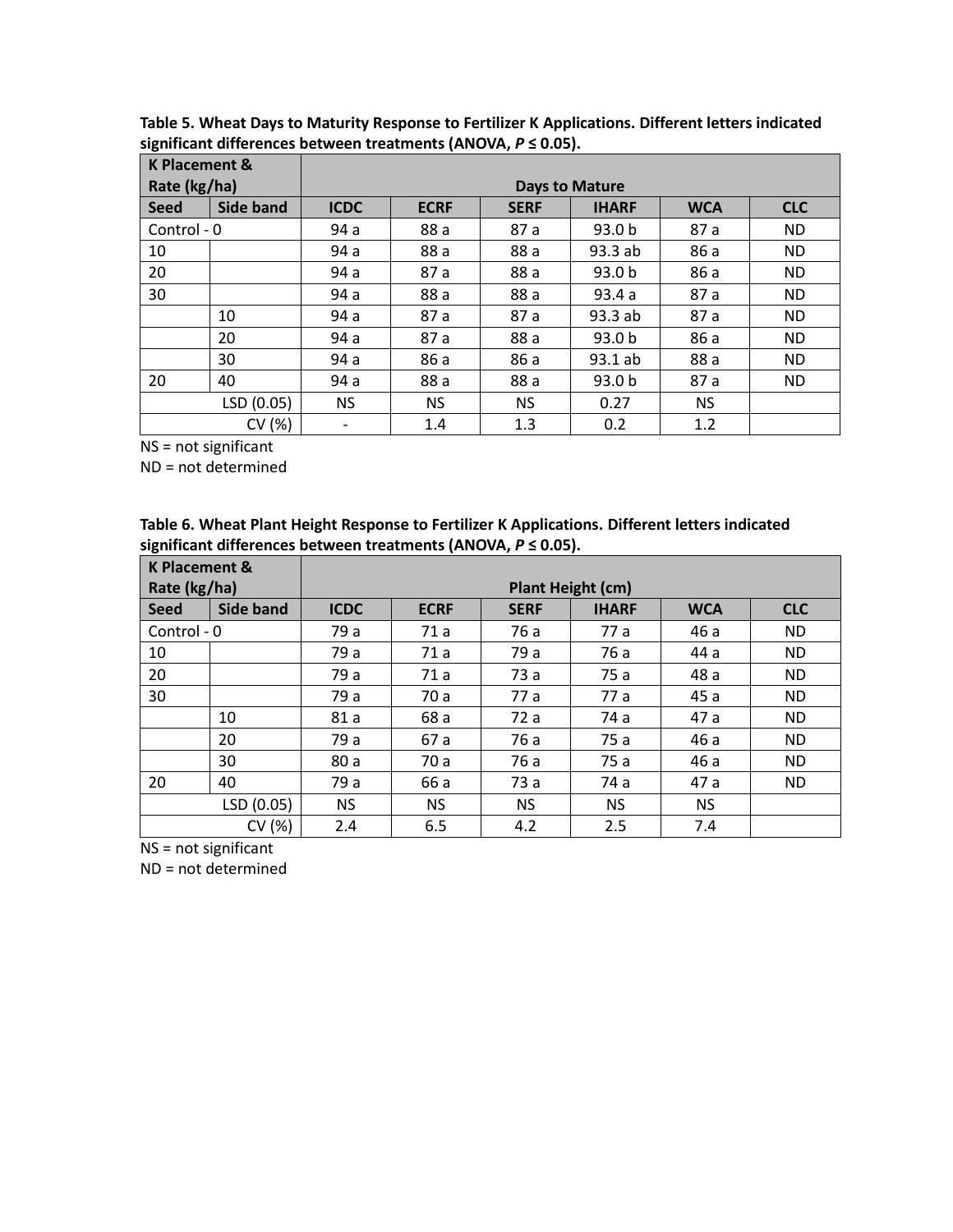| <b>K Placement &amp;</b> |                  |                                |             |             |              |            |            |  |  |
|--------------------------|------------------|--------------------------------|-------------|-------------|--------------|------------|------------|--|--|
| Rate (kg/ha)             |                  | <b>Lodging (Belgian Scale)</b> |             |             |              |            |            |  |  |
| <b>Seed</b>              | <b>Side band</b> | <b>ICDC</b>                    | <b>ECRF</b> | <b>SERF</b> | <b>IHARF</b> | <b>WCA</b> | <b>CLC</b> |  |  |
| Control - 0              |                  | 0.2a                           | 0.5a        | 0.2a        | 0.2a         | 0.2a       | 0.2a       |  |  |
| 10                       |                  | 0.2a                           | 0.2a        | 0.2a        | 0.2a         | 0.2a       | 0.2a       |  |  |
| 20                       |                  | 0.2a                           | 0.2a        | 0.2a        | 0.2a         | 0.2a       | 0.2a       |  |  |
| 30                       |                  | 0.2a                           | 0.2a        | 0.2a        | 0.2a         | 0.2a       | 0.2a       |  |  |
|                          | 10               | 0.2a                           | 0.2a        | 0.2a        | 0.2a         | 0.2a       | 0.2a       |  |  |
|                          | 20               | 0.2a                           | 0.2a        | 0.2a        | 0.2a         | 0.2a       | 0.2a       |  |  |
|                          | 30               | 0.2a                           | 0.2a        | 0.2a        | 0.2a         | 0.2a       | 0.2a       |  |  |
| 20                       | 40               | 0.2a                           | 0.3a        | 0.2a        | 0.2a         | 0.2a       | 0.2a       |  |  |
|                          | LSD (0.05)       | <b>NS</b>                      | NS.         | NS.         | NS.          | <b>NS</b>  | <b>NS</b>  |  |  |
|                          | CV (%)           | $\overline{\phantom{a}}$       | 38.6        |             | 71.0         |            | -          |  |  |

**Table 7. Wheat Plant Lodging Response to Fertilizer K Applications. Different letters indicated significant differences between treatments (ANOVA,** *P* **≤ 0.05).**

#### Barley

Results gathered for barley seed yield, quality and other agronomic characteristics from all trial locations are shown in Tables 1 through 7. Like wheat, dryland barley trials failed to respond in any meaningful manner to fertilizer K additions. Correspondingly, unfavorable environmental conditions may have adversely influenced findings. However, results for the irrigated barley trial differed. At ICDC all fertilizer K applications resulted in numerically higher grain yield compared to the unfertilized control treatment. Mean yield response to K application was 17%. Seed-placed K additions were highest with the 10 kg K<sub>2</sub>O/ha rate and declined with additional seed-placed K rates. This suggests that though the K fertilizer was beneficial, the higher rates may have caused some seedling damage from fertilizer salt, particularly in the dry seed bed conditions prevalent in 2021. Once fertilizer K was positioned away from the seed, in a side band application, all treatment rates produced statistically higher grain yield compared to the control treatment. Protein at ICDC decreased with K fertilizer applications, this is attributed to a dilution effect because of higher yields obtained. Generally, it appears that at ICDC the 10 kg  $K<sub>2</sub>O/h$  rate provided optimal barley yield, aligning with the conventional soil test K fertilizer recommendation for this location. At IHARF, some K additions did tend to increase the % plump seed fraction, thought results were variable both within K rates and between K fertilizer positional placement. No other results from K fertilizer treatments were obtained.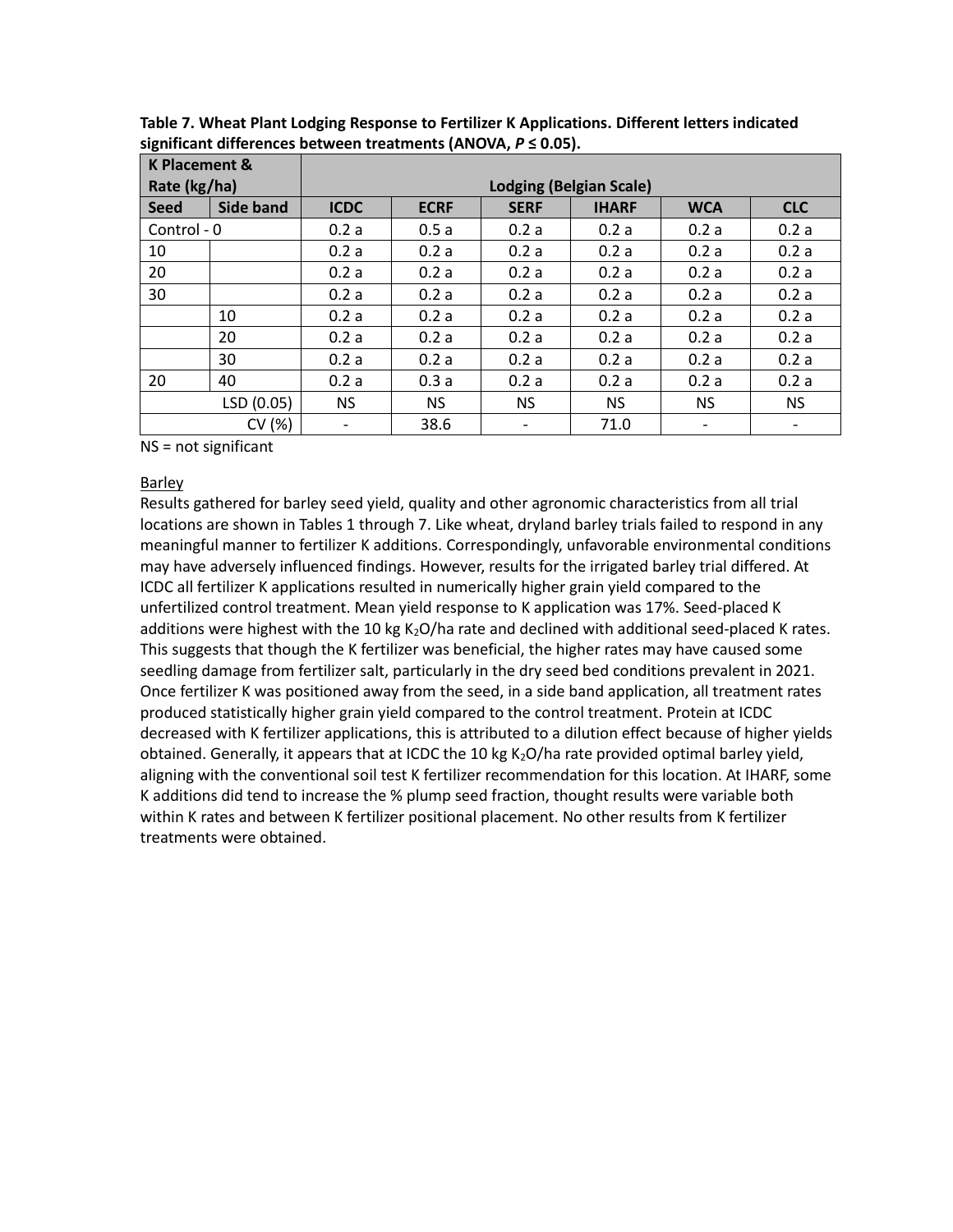| <b>K Placement &amp;</b> |                  |             |             |             |              |            |            |  |  |
|--------------------------|------------------|-------------|-------------|-------------|--------------|------------|------------|--|--|
| Rate (kg/ha)             |                  | Yield kg/ha |             |             |              |            |            |  |  |
| <b>Seed</b>              | <b>Side band</b> | ICDC*       | <b>ECRF</b> | <b>SERF</b> | <b>IHARF</b> | <b>WCA</b> | <b>CLC</b> |  |  |
| Control - 0              |                  | 4706 b      | 2737 a      | 4000 a      | 4162a        | 1554 a     | 3581 a     |  |  |
| 10                       |                  | 5425 a      | 2116a       | 3890 a      | 4258 a       | 1448 a     | 4392 a     |  |  |
| 20                       |                  | 5360 ab     | 2988 a      | 3786 a      | 4226a        | 1675 a     | 4178 a     |  |  |
| 30                       |                  | 5266 ab     | 2305 a      | 3959 a      | 4199 a       | 1471 a     | 4221a      |  |  |
|                          | 10               | 5555 a      | 2417 a      | 4058 a      | 4270 a       | 1555 a     | 3785 a     |  |  |
|                          | 20               | 5446 a      | 2984 a      | 4221a       | 4185 a       | 1706 a     | 4118 a     |  |  |
|                          | 30               | 5821 a      | 2589 a      | 4089 a      | 4264 a       | 1483 a     | 3902 a     |  |  |
| 20                       | 40               | 5760 a      | 2280 a      | 4048 a      | 4241 a       | 1651 a     | 3532 a     |  |  |
|                          | LSD (0.05)       | 695         | NS.         | NS.         | NS.          | NS.        | <b>NS</b>  |  |  |
|                          | CV (%)           | 8.7         | 27.0        | 6.3         | 3.4          | 10.9       | 16.4       |  |  |

**Table 8. Barley Grain Yield Response to Fertilizer K Applications. Different letters indicated significant differences between treatments (ANOVA,** *P* **≤ 0.05).**

 $* =$ significant at P<0.10

NS = not significant

| Table 9. Barley Grain Protein Response to Fertilizer K Applications. Different letters indicated |
|--------------------------------------------------------------------------------------------------|
| significant differences between treatments (ANOVA, $P \le 0.05$ ).                               |

| <b>K Placement &amp;</b> |            |                  |             |             |              |            |            |  |  |  |
|--------------------------|------------|------------------|-------------|-------------|--------------|------------|------------|--|--|--|
| Rate (kg/ha)             |            | <b>Protein %</b> |             |             |              |            |            |  |  |  |
| <b>Seed</b>              | Side band  | ICDC*            | <b>ECRF</b> | <b>SERF</b> | <b>IHARF</b> | <b>WCA</b> | <b>CLC</b> |  |  |  |
| Control - 0              |            | 9.2a             | 15.9a       | 13.9a       | 12.3a        | 16.38 ab   | <b>ND</b>  |  |  |  |
| 10                       |            | 8.8 ab           | 15.8a       | 13.6a       | 12.2a        | 16.43 ab   | <b>ND</b>  |  |  |  |
| 20                       |            | 9.0ab            | 14.7 a      | 14.2 a      | 123a         | 16.00c     | <b>ND</b>  |  |  |  |
| 30                       |            | 9.0ab            | 16.0a       | 14.1a       | 12.3a        | 16.45a     | <b>ND</b>  |  |  |  |
|                          | 10         | 8.6 <sub>b</sub> | 15.3a       | 14.1a       | 12.4a        | 16.43 ab   | <b>ND</b>  |  |  |  |
|                          | 20         | 8.8 ab           | 14.8a       | 13.7a       | 12.2a        | 16.18 bc   | <b>ND</b>  |  |  |  |
|                          | 30         | 8.6 <sub>b</sub> | 15.8a       | 13.6a       | 12.3a        | 16.28ab    | <b>ND</b>  |  |  |  |
| 20                       | 40         | 8.6 <sub>b</sub> | 15.7a       | 13.9a       | 12.4a        | 16.20 abc  | <b>ND</b>  |  |  |  |
|                          | LSD (0.05) | 0.4              | <b>NS</b>   | NS.         | NS.          | 0.26       |            |  |  |  |
|                          | CV(%)      | 3.4              | 5.5         | 3.7         | 1.0          | 1.1        |            |  |  |  |

 $* =$  significant at P<0.10

NS = not significant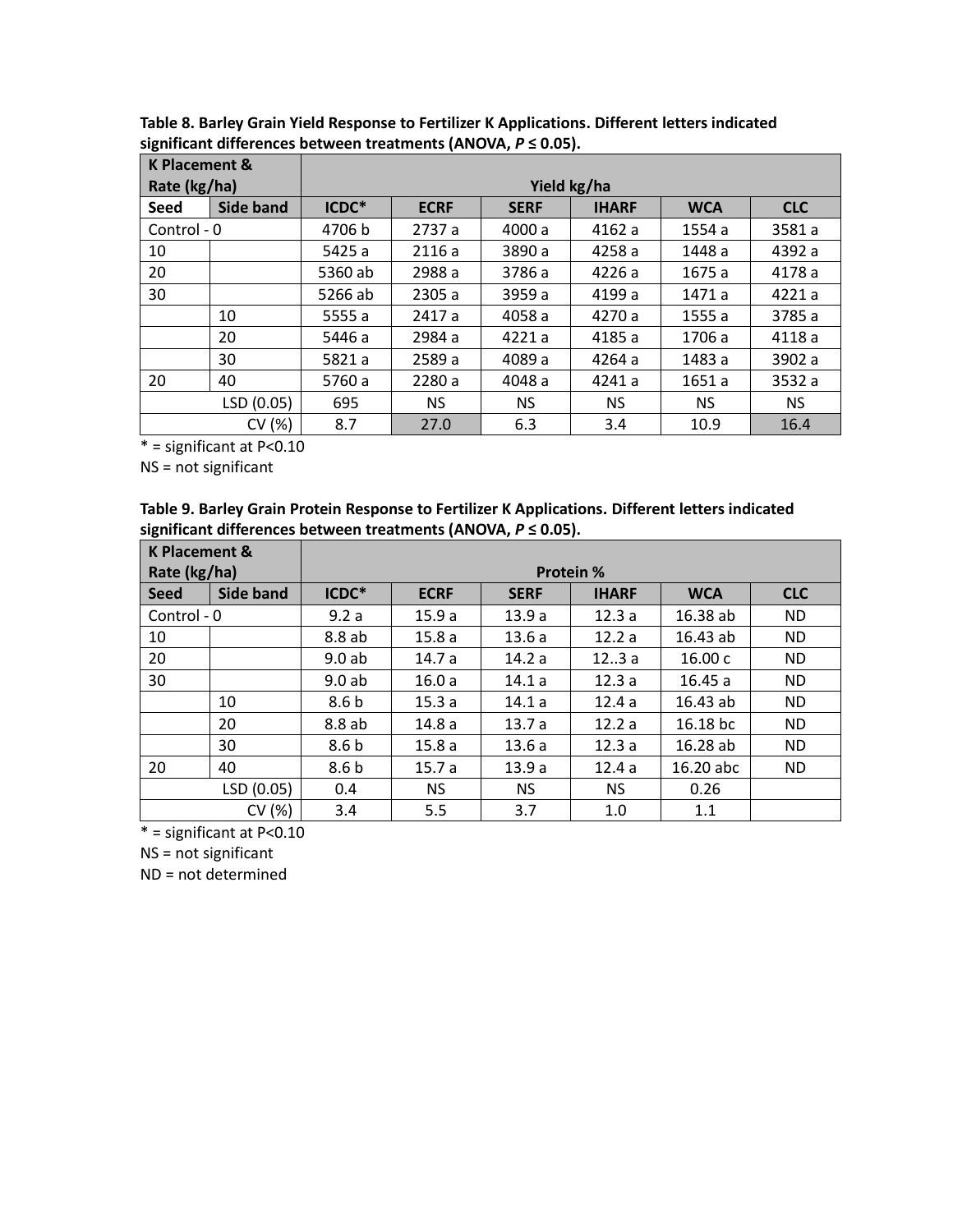| <b>K Placement &amp;</b> |                  |                     |             |             |              |            |            |  |  |
|--------------------------|------------------|---------------------|-------------|-------------|--------------|------------|------------|--|--|
| Rate (kg/ha)             |                  | Test Weight (kg/hL) |             |             |              |            |            |  |  |
| <b>Seed</b>              | <b>Side band</b> | <b>ICDC</b>         | <b>ECRF</b> | <b>SERF</b> | <b>IHARF</b> | <b>WCA</b> | <b>CLC</b> |  |  |
| Control - 0              |                  | 68.4 a              | 55.3a       | 55.3 $a$    | 60.8a        | 64.9 a     | 57.2a      |  |  |
| 10                       |                  | 64.8 a              | 55.0a       | 55.8a       | 61.3a        | 65.1 a     | 57.5a      |  |  |
| 20                       |                  | 63.8a               | 55.2a       | 54.4 a      | 61.6 a       | 64.5 a     | 56.7a      |  |  |
| 30                       |                  | 64.0 a              | 55.3a       | 54.8 a      | 61.2a        | 65.2a      | 56.4a      |  |  |
|                          | 10               | 64.7 a              | 55.6a       | 54.3 a      | 60.9a        | 65.4 a     | 58.9 a     |  |  |
|                          | 20               | 63.7 a              | 55.1a       | 55.2a       | 60.7 a       | 65.1a      | 57.2a      |  |  |
|                          | 30               | 64.8 a              | 55.6a       | 55.4a       | 60.9a        | 64.8 a     | 57.2a      |  |  |
| 20                       | 40               | 64.6 a              | 55.3a       | 55.5a       | 61.2a        | 64.7 a     | 56.9a      |  |  |
|                          | LSD (0.05)       | NS.                 | <b>NS</b>   | NS.         | NS.          | NS.        | <b>NS</b>  |  |  |
|                          | CV (%)           | 5.2                 | 1.4         | 2.7         | 1.0          | 0.9        | 2.0        |  |  |

**Table 10. Barley Grain Test Weight Response to Fertilizer K Applications. Different letters indicated significant differences between treatments (ANOVA,** *P* **≤ 0.05).**

**Table 11. Barley Seed Weight Response to Fertilizer K Applications. Different letters indicated significant differences between treatments (ANOVA,** *P* **≤ 0.05).**

| <b>K Placement &amp;</b> |                  |                   |             |             |            |            |            |  |  |
|--------------------------|------------------|-------------------|-------------|-------------|------------|------------|------------|--|--|
| Rate (kg/ha)             |                  | Seed Weight (TKW) |             |             |            |            |            |  |  |
| <b>Seed</b>              | <b>Side band</b> | <b>ICDC</b>       | <b>ECRF</b> | <b>SERF</b> | IHARF*     | <b>WCA</b> | <b>CLC</b> |  |  |
| Control - 0              |                  | 47.6 a            | 43.3a       | 41.3a       | 41.7 c     | 64.9 a     | 43.0a      |  |  |
| 10                       |                  | 47.1a             | 44.1 a      | 41.3a       | $42.3$ abc | 65.1a      | 42.1a      |  |  |
| 20                       |                  | 47.7 a            | 45.0a       | 42.0a       | 42.8a      | 64.5 a     | 42.4a      |  |  |
| 30                       |                  | 47.4 a            | 43.3a       | 41.3a       | 42.4 abc   | 65.2a      | 40.9a      |  |  |
|                          | 10               | 47.4 a            | 44.4 a      | 41.1a       | 42.5ab     | 65.4a      | 41.7a      |  |  |
|                          | 20               | 47.0a             | 43.5a       | 41.9a       | 41.8 bc    | 65.1a      | 42.0a      |  |  |
|                          | 30               | 47.6a             | 44.3 a      | 41.6a       | $42.1$ abc | 65.1a      | 42.3a      |  |  |
| 20                       | 40               | 47.2a             | 44.7 a      | 42.1a       | 42.8a      | 64.7 a     | 42.9a      |  |  |
|                          | LSD (0.05)       | <b>NS</b>         | <b>NS</b>   | <b>NS</b>   | 0.8        | <b>NS</b>  | <b>NS</b>  |  |  |
|                          | CV (%)           | 2.1               | 5.0         | 6.8         | 1.3        | 2.2        | 5.4        |  |  |

 $* =$  significant at P<0.10

NS = not significant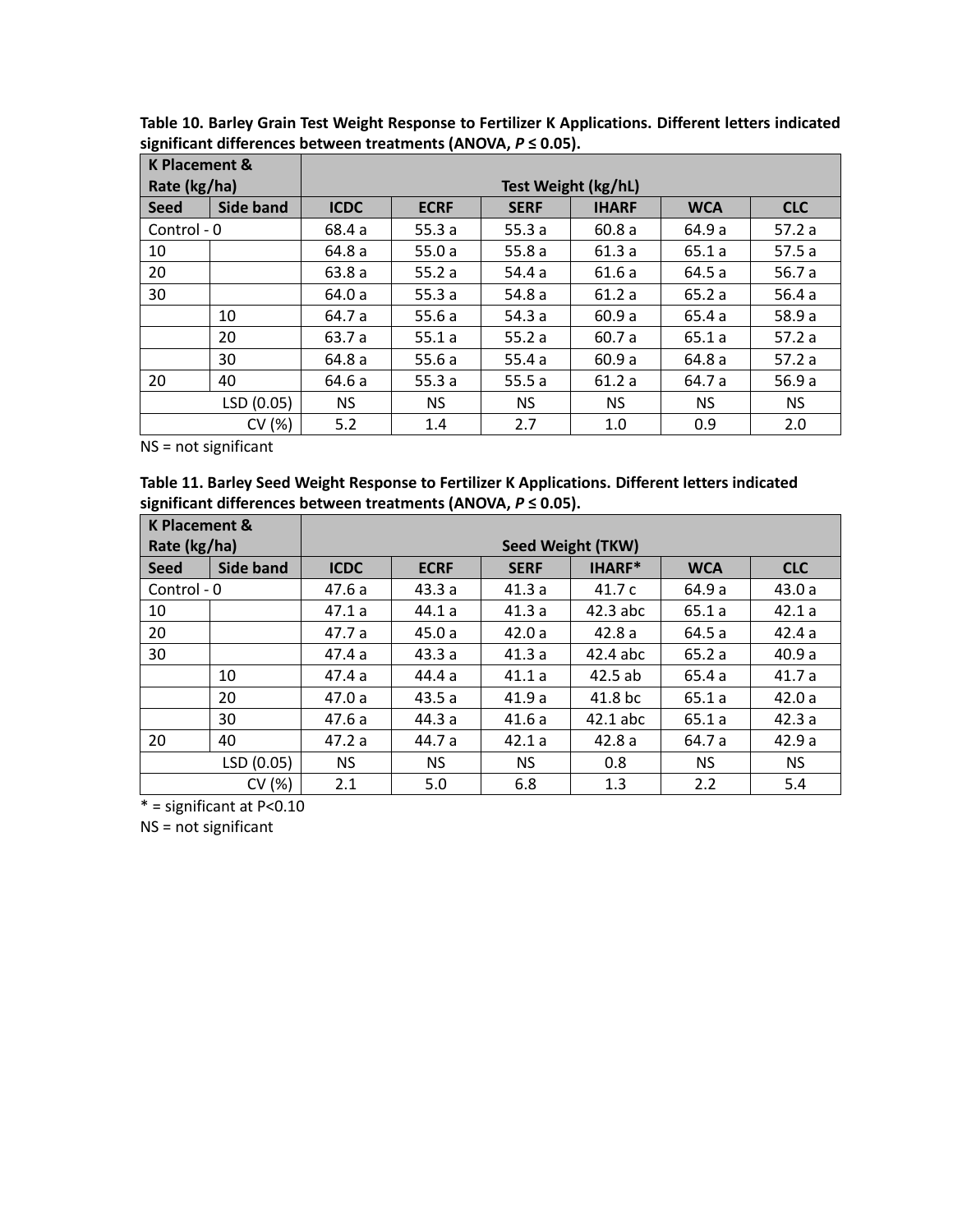| <b>K Placement &amp;</b> |                  |              |             |             |              |            |            |  |  |
|--------------------------|------------------|--------------|-------------|-------------|--------------|------------|------------|--|--|
| Rate (kg/ha)             |                  | % Plump Seed |             |             |              |            |            |  |  |
| <b>Seed</b>              | <b>Side band</b> | <b>ICDC</b>  | <b>ECRF</b> | <b>SERF</b> | <b>IHARF</b> | <b>WCA</b> | <b>CLC</b> |  |  |
| Control - 0              |                  | 98.5a        | 97.0a       | ND.         | 97.2 cd      | ND.        | ND.        |  |  |
| 10                       |                  | 98.2 a       | 97.9 a      | ND.         | 97.2 bcd     | ND.        | ND.        |  |  |
| 20                       |                  | 98.4 a       | 98.2a       | <b>ND</b>   | 97.8a        | <b>ND</b>  | ND.        |  |  |
| 30                       |                  | 98.1a        | 97.7a       | <b>ND</b>   | 97.2 bcd     | <b>ND</b>  | ND.        |  |  |
|                          | 10               | 98.0 a       | 98.7 a      | <b>ND</b>   | 97.0 d       | <b>ND</b>  | ND.        |  |  |
|                          | 20               | 98.1a        | 97.4a       | <b>ND</b>   | 97.4 abcd    | <b>ND</b>  | ND.        |  |  |
|                          | 30               | 98.0 a       | 98.4 a      | <b>ND</b>   | 97.6 abc     | <b>ND</b>  | ND.        |  |  |
| 20                       | 40               | 98.2 a       | 98.2a       | ND.         | 97.7 ab      | ND.        | ND.        |  |  |
|                          | LSD (0.05)       | NS.          | <b>NS</b>   |             | 0.48         |            |            |  |  |
|                          | CV (%)           | 0.3          | 1.2         |             | 0.3          |            |            |  |  |

**Table 12. Barley Plump Seed Percentage Response to Fertilizer K Applications. Different letters indicated significant differences between treatments (ANOVA,** *P* **≤ 0.05).**

ND = not determined

| Table 13. Barley Thin Seed Percentage Response to Fertilizer K Applications. Different letters |
|------------------------------------------------------------------------------------------------|
| indicated significant differences between treatments (ANOVA, $P \le 0.05$ ).                   |

| <b>K Placement &amp;</b> |                  |             |                                                                        |           |           |           |           |  |  |  |
|--------------------------|------------------|-------------|------------------------------------------------------------------------|-----------|-----------|-----------|-----------|--|--|--|
| Rate (kg/ha)             |                  | % Thin Seed |                                                                        |           |           |           |           |  |  |  |
| <b>Seed</b>              | <b>Side band</b> | <b>ICDC</b> | <b>CLC</b><br><b>ECRF</b><br><b>WCA</b><br><b>SERF</b><br><b>IHARF</b> |           |           |           |           |  |  |  |
| Control - 0              |                  | 1.6a        | 0.3a                                                                   | <b>ND</b> | 0.12a     | <b>ND</b> | <b>ND</b> |  |  |  |
| 10                       |                  | 1.8a        | 0.2a                                                                   | <b>ND</b> | 0.15a     | <b>ND</b> | <b>ND</b> |  |  |  |
| 20                       |                  | 1.6a        | 0.2a                                                                   | <b>ND</b> | 0.10a     | <b>ND</b> | <b>ND</b> |  |  |  |
| 30                       |                  | 1.9a        | 0.2a                                                                   | ND.       | 0.11a     | <b>ND</b> | <b>ND</b> |  |  |  |
|                          | 10               | 2.0a        | 0.2a                                                                   | <b>ND</b> | 0.14a     | <b>ND</b> | <b>ND</b> |  |  |  |
|                          | 20               | 1.9a        | 0.3a                                                                   | <b>ND</b> | 0.11a     | <b>ND</b> | <b>ND</b> |  |  |  |
|                          | 30               | 2.0a        | 0.2a                                                                   | <b>ND</b> | 0.10a     | <b>ND</b> | <b>ND</b> |  |  |  |
| 20                       | 40               | 1.8a        | 0.2a                                                                   | <b>ND</b> | 0.09a     | <b>ND</b> | <b>ND</b> |  |  |  |
|                          | LSD (0.05)       |             | <b>NS</b>                                                              |           | <b>NS</b> |           |           |  |  |  |
|                          | CV (%)           |             | 48.9                                                                   |           | 24.8      |           |           |  |  |  |

NS = not significant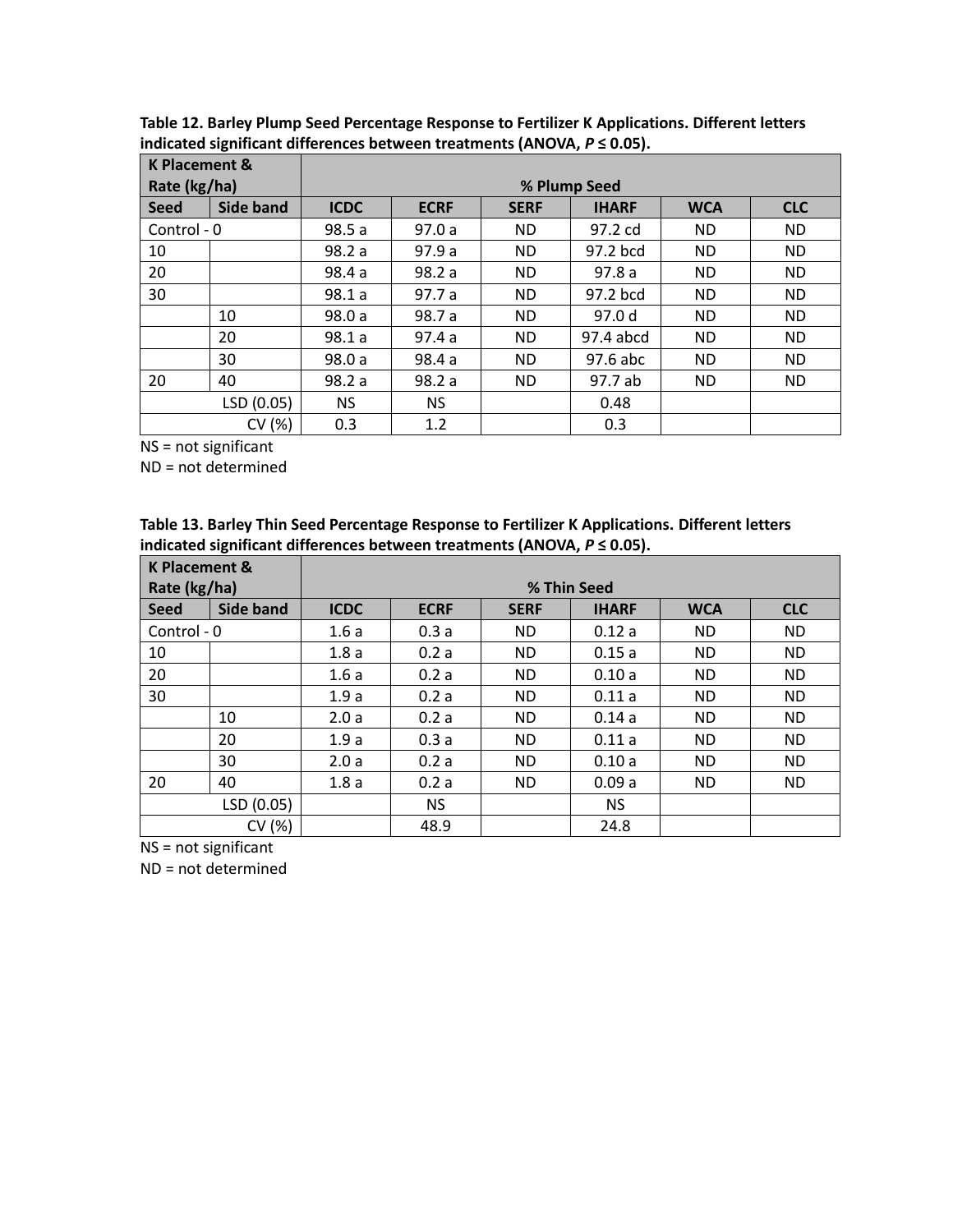| <b>K Placement &amp;</b> |                  |                       |             |             |              |            |            |  |  |
|--------------------------|------------------|-----------------------|-------------|-------------|--------------|------------|------------|--|--|
| Rate (kg/ha)             |                  | <b>Days to Mature</b> |             |             |              |            |            |  |  |
| <b>Seed</b>              | <b>Side band</b> | <b>ICDC</b>           | <b>ECRF</b> | <b>SERF</b> | <b>IHARF</b> | <b>WCA</b> | <b>CLC</b> |  |  |
| Control - 0              |                  | 83 a                  | 77 a        | 80 a        | 87 a         | 87 a       | <b>ND</b>  |  |  |
| 10                       |                  | 83 a                  | 78 a        | 81a         | 87 a         | 87 a       | <b>ND</b>  |  |  |
| 20                       |                  | 83 a                  | 78 a        | 81a         | 87 a         | 87 a       | <b>ND</b>  |  |  |
| 30                       |                  | 83 a                  | 77 a        | 81a         | 87 a         | 87 a       | ND.        |  |  |
|                          | 10               | 83 a                  | 77 a        | 81a         | 87 a         | 86 a       | <b>ND</b>  |  |  |
|                          | 20               | 83 a                  | 77 a        | 82a         | 87 a         | 87 a       | <b>ND</b>  |  |  |
|                          | 30               | 83 a                  | 78 a        | 81a         | 87 a         | 87 a       | <b>ND</b>  |  |  |
| 20                       | 40               | 83 a                  | 78 a        | 82a         | 87 a         | 87 a       | <b>ND</b>  |  |  |
|                          | LSD (0.05)       | <b>NS</b>             | NS.         | <b>NS</b>   | <b>NS</b>    | <b>NS</b>  |            |  |  |
|                          | CV (%)           | -                     | 1.8         | 1.2         | 0.3          | 1.6        |            |  |  |

**Table 14. Barley Days to Maturity Response to Fertilizer K Applications. Different letters indicated significant differences between treatments (ANOVA,** *P* **≤ 0.05).**

ND = not determined

| Table 15. Barley Plant Height Response to Fertilizer K Applications. Different letters indicated |
|--------------------------------------------------------------------------------------------------|
| significant differences between treatments (ANOVA, $P \le 0.05$ ).                               |

| <b>K Placement &amp;</b> |                  |                          |             |             |              |            |            |  |  |  |
|--------------------------|------------------|--------------------------|-------------|-------------|--------------|------------|------------|--|--|--|
| Rate (kg/ha)             |                  | <b>Plant Height (cm)</b> |             |             |              |            |            |  |  |  |
| <b>Seed</b>              | <b>Side band</b> | <b>ICDC</b>              | <b>ECRF</b> | <b>SERF</b> | <b>IHARF</b> | <b>WCA</b> | <b>CLC</b> |  |  |  |
| Control - 0              |                  | 72 a                     | 69 a        | 63 a        | 60 a         | 55a        | <b>ND</b>  |  |  |  |
| 10                       |                  | 70 a                     | 66 a        | 63 a        | 60 a         | 53a        | <b>ND</b>  |  |  |  |
| 20                       |                  | 69 a                     | 73 a        | 65 a        | 59 a         | 55a        | <b>ND</b>  |  |  |  |
| 30                       |                  | 69 a                     | 66 a        | 64 a        | 59 a         | 54 a       | <b>ND</b>  |  |  |  |
|                          | 10               | 71 a                     | 65 a        | 67 a        | 59 a         | 52a        | <b>ND</b>  |  |  |  |
|                          | 20               | 70 a                     | 71 a        | 66 a        | 60 a         | 56 a       | <b>ND</b>  |  |  |  |
|                          | 30               | 71 a                     | 67 a        | 64 a        | 60 a         | 53a        | <b>ND</b>  |  |  |  |
| 20                       | 40               | 72 a                     | 66 a        | 66 a        | 59 a         | 52a        | <b>ND</b>  |  |  |  |
|                          | LSD (0.05)       | <b>NS</b>                | <b>NS</b>   | <b>NS</b>   | <b>NS</b>    | <b>NS</b>  |            |  |  |  |
|                          | CV (%)           | 3.1                      | 7.5         | 3.4         | 3.0          | 7.2        |            |  |  |  |

NS = not significant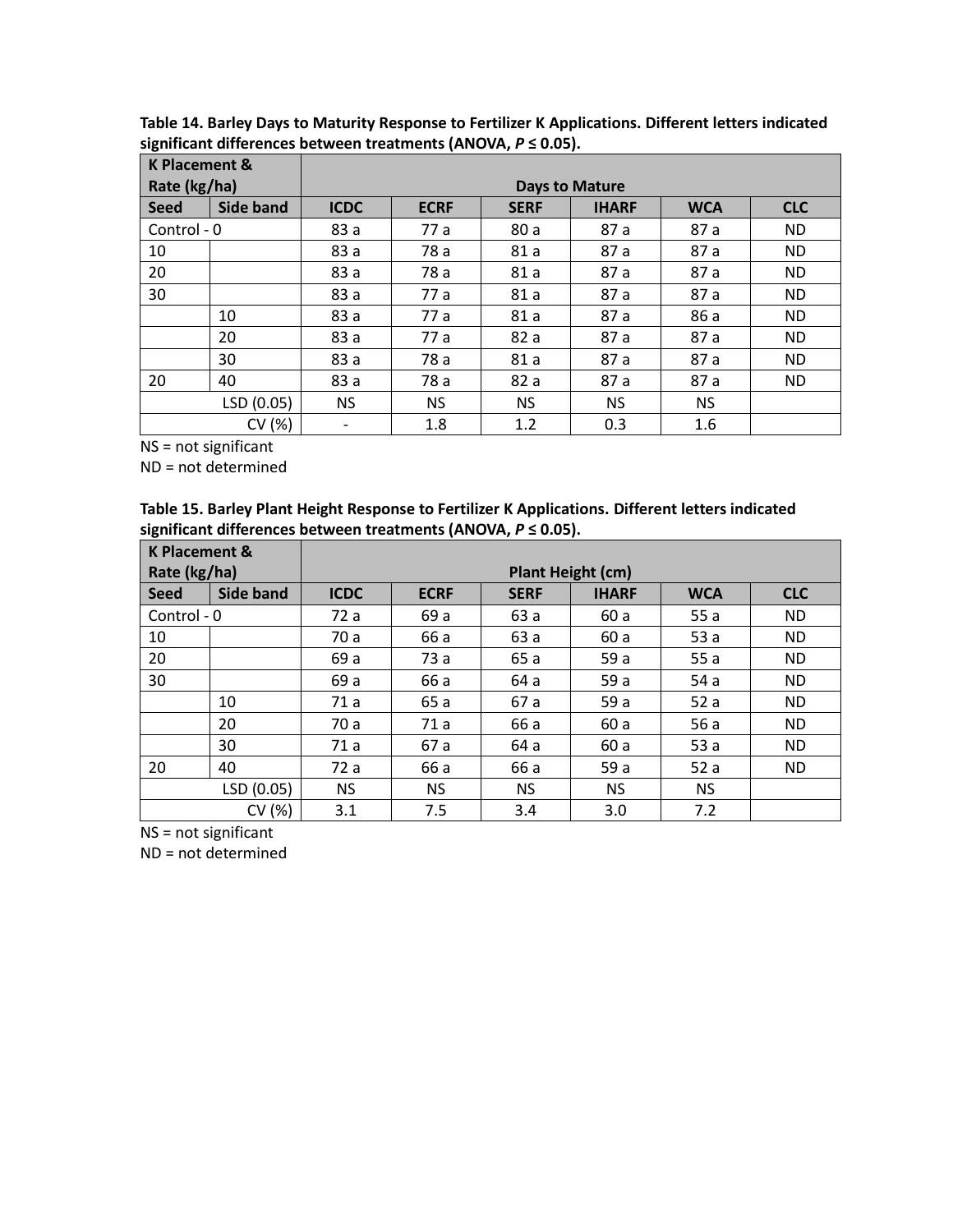| <b>K Placement &amp;</b> |                  |                                |             |             |              |            |            |
|--------------------------|------------------|--------------------------------|-------------|-------------|--------------|------------|------------|
| Rate (kg/ha)             |                  | <b>Lodging (Belgian Scale)</b> |             |             |              |            |            |
| <b>Seed</b>              | <b>Side band</b> | <b>ICDC</b>                    | <b>ECRF</b> | <b>SERF</b> | <b>IHARF</b> | <b>WCA</b> | <b>CLC</b> |
| Control - 0              |                  | 0.2a                           | 1.0a        | 0.2a        | 0.4a         | 0.2a       | 0.2a       |
| 10                       |                  | 0.2a                           | 0.5a        | 0.2a        | 0.5a         | 0.2a       | 0.2a       |
| 20                       |                  | 0.2a                           | 0.6a        | 0.2a        | 0.5a         | 0.2a       | 0.2a       |
| 30                       |                  | 0.2a                           | 0.4a        | 0.2a        | 0.7a         | 0.2a       | 0.2a       |
|                          | 10               | 0.2a                           | 0.6a        | 0.2a        | 0.4a         | 0.2a       | 0.2a       |
|                          | 20               | 0.2a                           | 0.9a        | 0.2a        | 0.4a         | 0.2a       | 0.2a       |
|                          | 30               | 0.2a                           | 0.7a        | 0.2a        | 0.4a         | 0.2a       | 0.2a       |
| 20                       | 40               | 0.2a                           | 0.8a        | 0.2a        | 0.8a         | 0.2a       | 0.2a       |
|                          | LSD (0.05)       | <b>NS</b>                      | NS.         | <b>NS</b>   | <b>NS</b>    | <b>NS</b>  | <b>NS</b>  |
|                          | CV (%)           |                                | 51.2        |             | 63.3         |            |            |

**Table 16. Barley Plant Lodging Response to Fertilizer K Applications. Different letters indicated significant differences between treatments (ANOVA,** *P* **≤ 0.05).**

#### **11. Conclusions and Recommendations**

K fertilizer additions failed to influence seed yield, seed quality or any measured agronomic parameter measured for both wheat and barley grown under dryland conditions in 2021. Irrigated spring wheat also did not respond to K fertilizer additions. Irrigated barley responded to K fertilizer additions with increased grain yield to all K applications. Mean yield response to all K applications was 17%. K fertilizer yield response was greatest where K fertilizer was side banded. Fertilizer salt damage may have reduced the seed placed K fertilizer yield response. Optimal rate of K fertilizer for irrigated barley was 10 kg  $K<sub>2</sub>O/ha$ .

# **Supporting Information**

# **12. Acknowledgements**

Financial support was provided by the ADOPT initiative under the Canada-Saskatchewan Canadian Agricultural Partnership (CAP) bi-lateral agreement and by Fertilizer Canada. All funding is gratefully acknowledged.

# **13. Abstract/Summary**

Field studies were conducted at six different locations in 2021 to determine the influence of potassium (K) fertilizer additions on spring wheat and barley. All sites conducted soil testing procedures to analyze soil for both ion exchange resin membrane available K and ammonium acetate exchangeable K. Potassium fertilizer as 0-0-60 was applied at 10, 20 and 30 kg K<sub>2</sub>O/ha either in the seed row or in a side band position at seeding. An additional treatment of 20 kg K<sub>2</sub>O/ha seed row + 40 kg K2O/ha side band along with an unfertilized control treatment were included. Of the six trial sites, five were established under natural rain fed conditions (dryland) while one trial was irrigated. Dryland trials did not respond to K fertilization with respect to any measured agronomic parameter. The 2021 growing season was characterized by a historic drought. The reason for the lack of K fertilizer responses cannot be positively determined. It may be that barley and wheat do not require additional K nutrition on most Saskatchewan soils; however, the lack of response could also have been due to the adverse environmental conditions experienced at most trial locations. Under irrigated production, wheat failed to respond to fertilizer K applications; however, irrigated barley did respond to K fertilizer applications. All K treatments under irrigation resulted in numerically higher